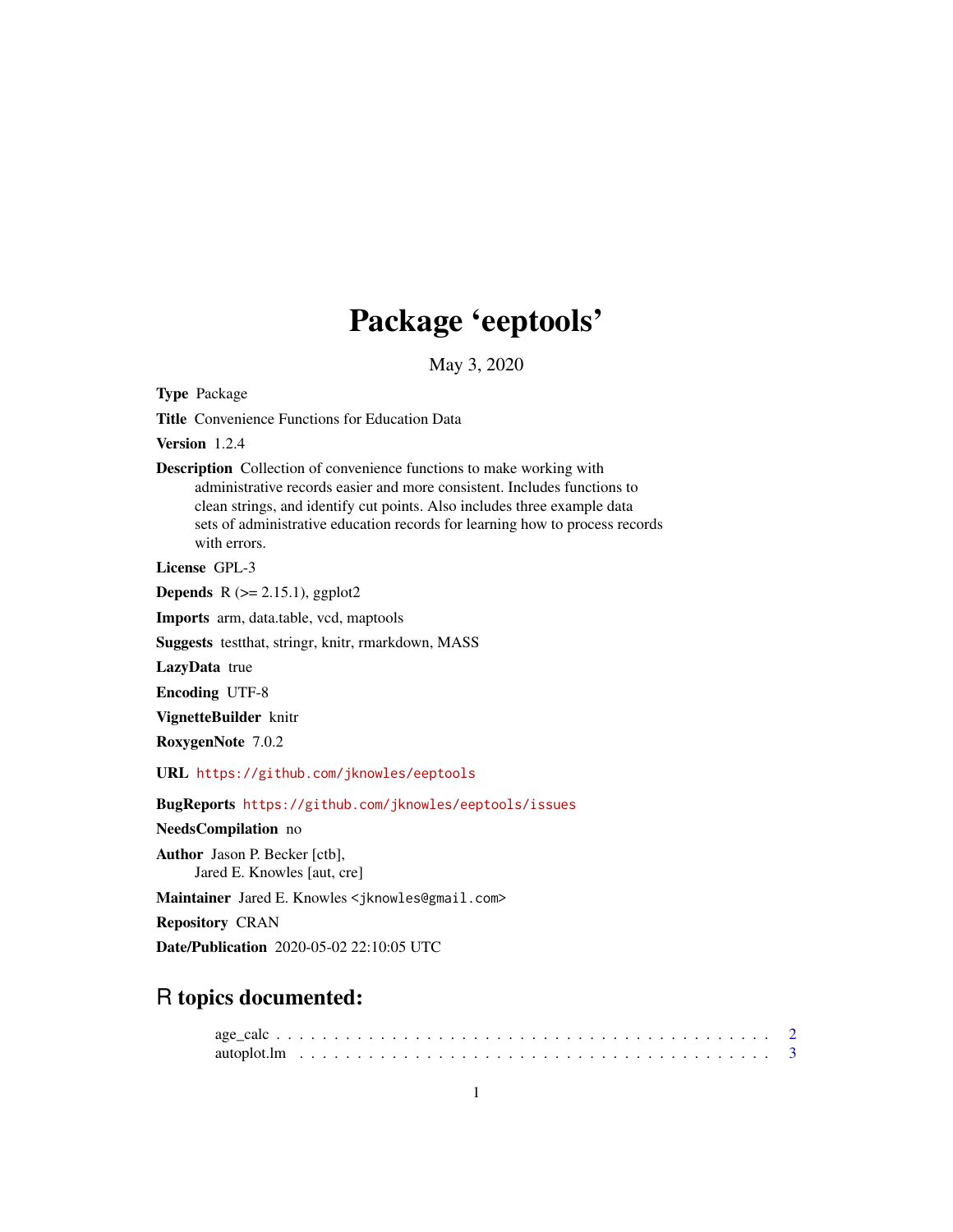<span id="page-1-0"></span>

|                 | $\overline{4}$ |
|-----------------|----------------|
|                 | 5              |
|                 | 6              |
| cutoff          | 7              |
|                 | 8              |
|                 | 9              |
|                 | 9              |
|                 | 10             |
|                 | 12             |
|                 | 13             |
| $lag_data$<br>. | 14             |
|                 | 15             |
|                 | 16             |
|                 | 17             |
|                 | 17             |
|                 | 18             |
|                 | 19             |
|                 | 21             |
|                 | 22             |
|                 | 23             |
|                 | 24             |
| retained calc   | 25             |
|                 | 26             |
|                 | 27             |
|                 | 28             |
|                 | 29             |
|                 | 30             |
|                 | 31             |
|                 | 32             |
|                 | 33             |
|                 |                |
|                 | 34             |

### **Index**

```
age_calc
```
Function to calculate age from date of birth.

### **Description**

his function calculates age in days, months, or years from a date of birth to another arbitrary date. This returns a numeric vector in the specified units.

### **Usage**

 $age\_calc(dob, enddate = Sys.DataFrame(), units = "months", precise = TRUE)$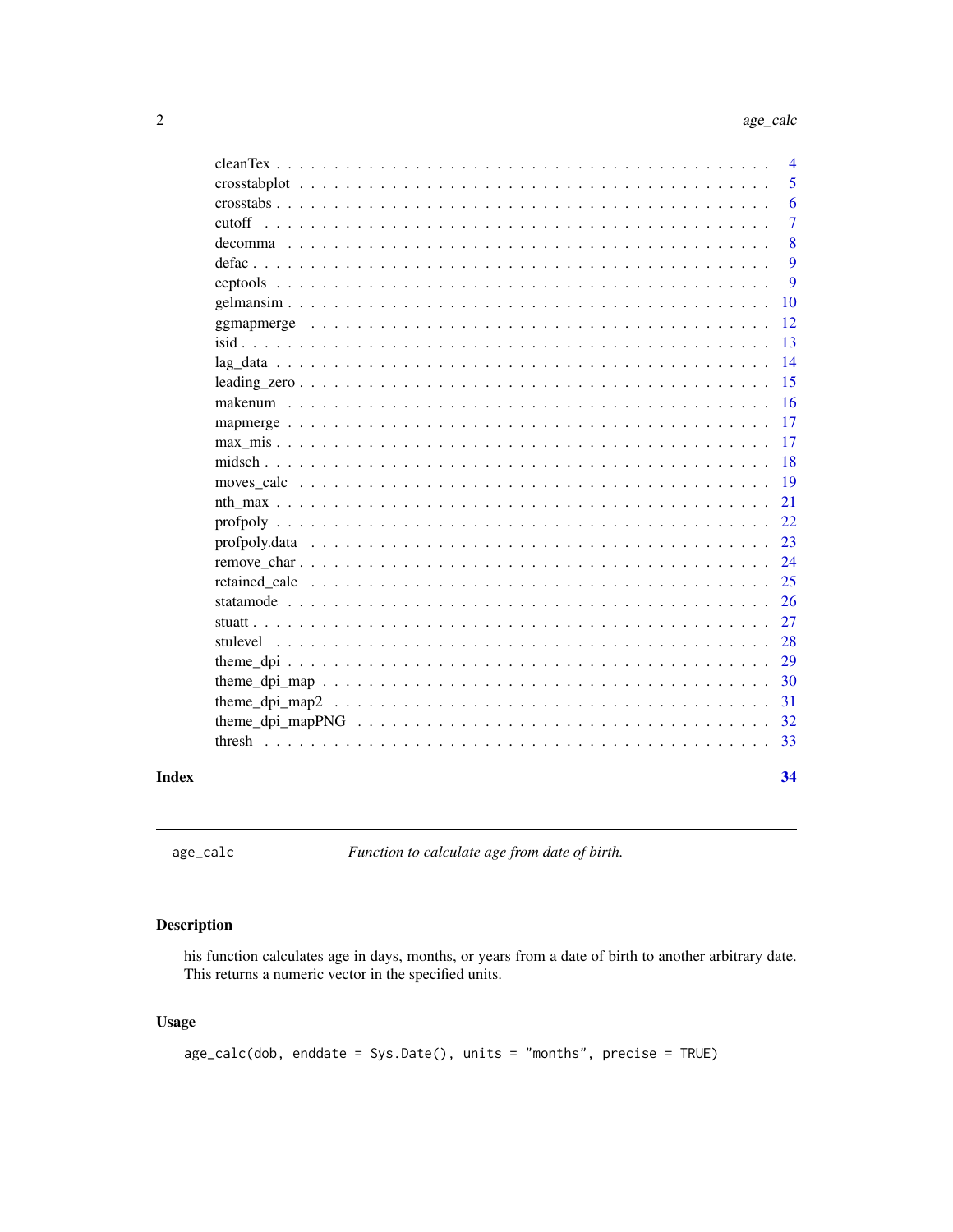### <span id="page-2-0"></span>autoplot.lm 3

### Arguments

| dob     | a vector of class Date representing the date of birth/start date                                                |
|---------|-----------------------------------------------------------------------------------------------------------------|
| enddate | a vector of class Date representing the when the observation's age is of interest,<br>defaults to current date. |
| units   | character, which units of age should be calculated? allowed values are days,<br>months, and years               |
| precise | logical indicating whether or not to calculate with leap year and leap second<br>precision                      |

### Value

A numeric vector of ages the same length as the dob vector

#### Author(s)

Jason P. Becker

### Source

This function was developed in part from this response on the R-Help mailing list.

### See Also

See also [difftime](#page-0-0) which this function uses and mimics some functionality but at higher unit levels.

### Examples

```
a <- as.Date(seq(as.POSIXct('1987-05-29 018:07:00'), len=26, by="21 day"))
b <- as.Date(seq(as.POSIXct('2002-05-29 018:07:00'), len=26, by="21 day"))
age <- age_calc(a, units='years')
age
age <- age_calc(a, units='months')
age
age <- age_calc(a, as.Date('2005-09-01'))
age
```

| autoplot.lm | A function to replicate the basic plot function for linear models in |  |  |  |  |  |
|-------------|----------------------------------------------------------------------|--|--|--|--|--|
|             | ggplot2                                                              |  |  |  |  |  |

### Description

This uses ggplot2 to replicate the plot functionality for lm in ggplot2 and allow themes.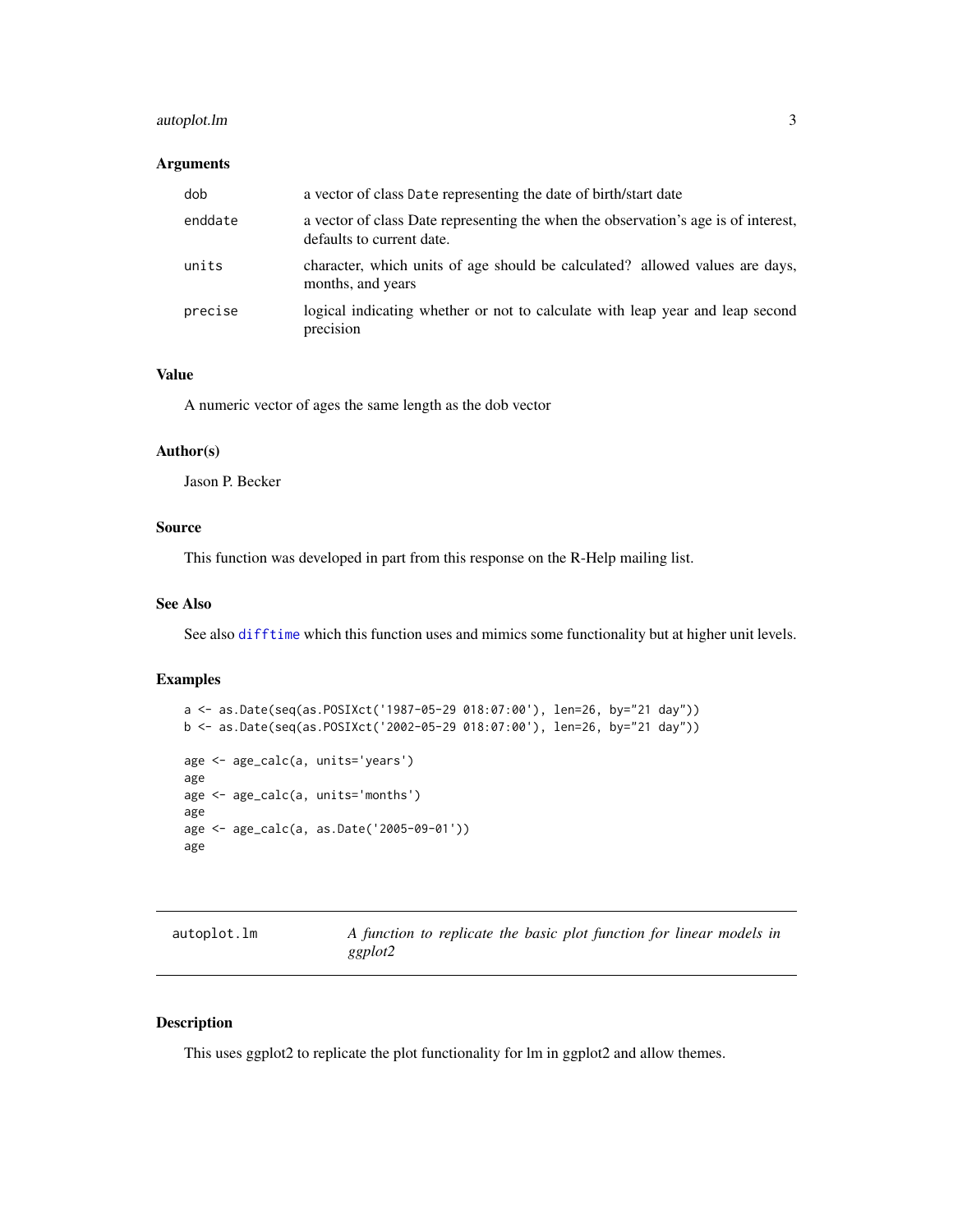#### <span id="page-3-0"></span>4 cleanText cleanText cleanText cleanText cleanText cleanText cleanText cleanText cleanText cleanText cleanText cleanText cleanText cleanText cleanText cleanText cleanText cleanText cleanText cleanText cleanText cleanText

#### Usage

```
## S3 method for class 'lm'
autoplot(object, which = c(1:6), mfrow = c(3, 2), ...)
```
### Arguments

| object    | a linear model object from $\text{Im}$                            |
|-----------|-------------------------------------------------------------------|
| which     | which of the tests do we want to display output from              |
| mfrow     | Describes the layout of the resulting function in the plot frames |
| $\ddotsc$ | additional parameters to pass through                             |

## Value

A ggplot2 object that mimics the functionality of a plot of linear model.

### References

Modified from: http://librestats.com/2012/06/11/autoplot-graphical-methods-with-ggplot2/

### See Also

[plot.lm](#page-0-0) which this function mimics

#### Examples

```
# Univariate
a <- runif(1000)
b \le -7 \times a + \text{rnorm}(1)mymod \leq lm(b \sim a)autoplot(mymod)
# Multivariate
data(mpg)
mymod <- lm(cty~displ + cyl + drv, data=mpg)
autoplot(mymod)
```

```
cleanTex Remove Unwanted LaTeX files after building document
```
### Description

Convenience function for cleaning up your directory after running pdflatex

### Usage

```
cleanTex(fn, keepPDF = TRUE, keepRnw = TRUE, keepRproj = TRUE)
```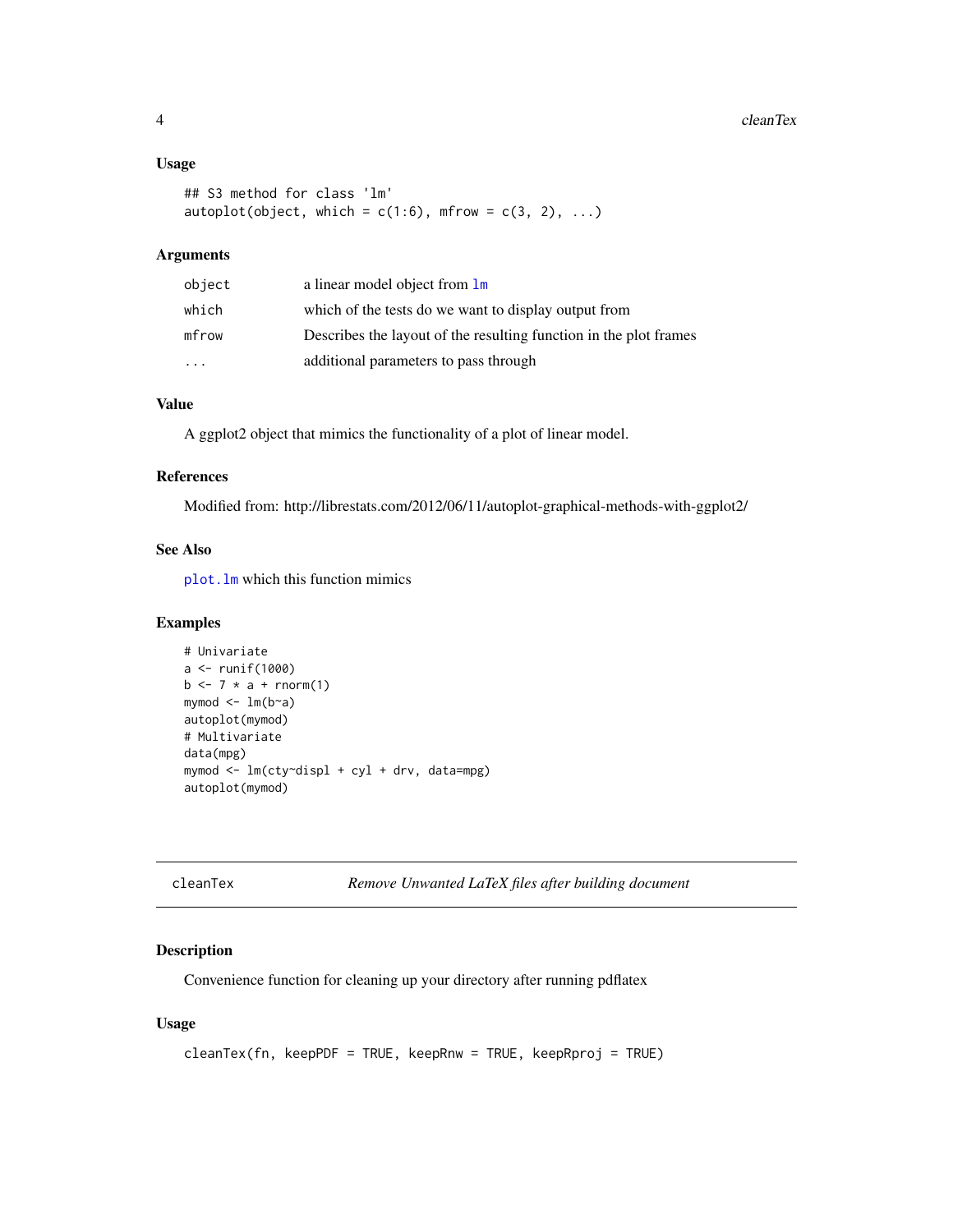### <span id="page-4-0"></span>crosstabplot 5

### Arguments

| fn        | a filename for your .Rnw file                                                 |
|-----------|-------------------------------------------------------------------------------|
| keepPDF   | Logical. Should function save PDF files with filename fn. Default is TRUE.    |
| keepRnw   | Logical. Should function save Rnw files with filename fn. Default is TRUE.    |
| keepRproj | Logical. Should function save .Rproj files with filename fn. Default is TRUE. |

### Value

Nothing. All files except the .tex, .pdf and .Rnw are removed from your directory.

| crosstabplot | Draw a visual crosstab (mosaic plot) with shading for correlations and |
|--------------|------------------------------------------------------------------------|
|              | labels in each cell.                                                   |

### Description

Improves labeling of mosaic plots over mosaic from the vcd package

### Usage

```
crosstabplot(
  data,
  rowvar,
  colvar,
  varnames,
  title = NULL,
  subtitle = NULL,
  label = FALSE,
  shade = TRUE,
  ...
\mathcal{L}
```
### Arguments

| data     | a data object, matrix or dataframe, that contains the categorical variables to com-<br>pose the crosstab |
|----------|----------------------------------------------------------------------------------------------------------|
| rowvar   | a character value for the column in data that will be displayed on the rows of the<br>crosstab           |
| colvar   | a character value for the column in data that will be displayed in columns of the<br>crosstab            |
| varnames | a character vector of length two with the labels for row are and colvar respec-<br>tively                |
| title    | a character vector of length one that contains the main title for the plot                               |
| subtitle | a character vector of length one that contains the subtitle displayed beneath the<br>plot                |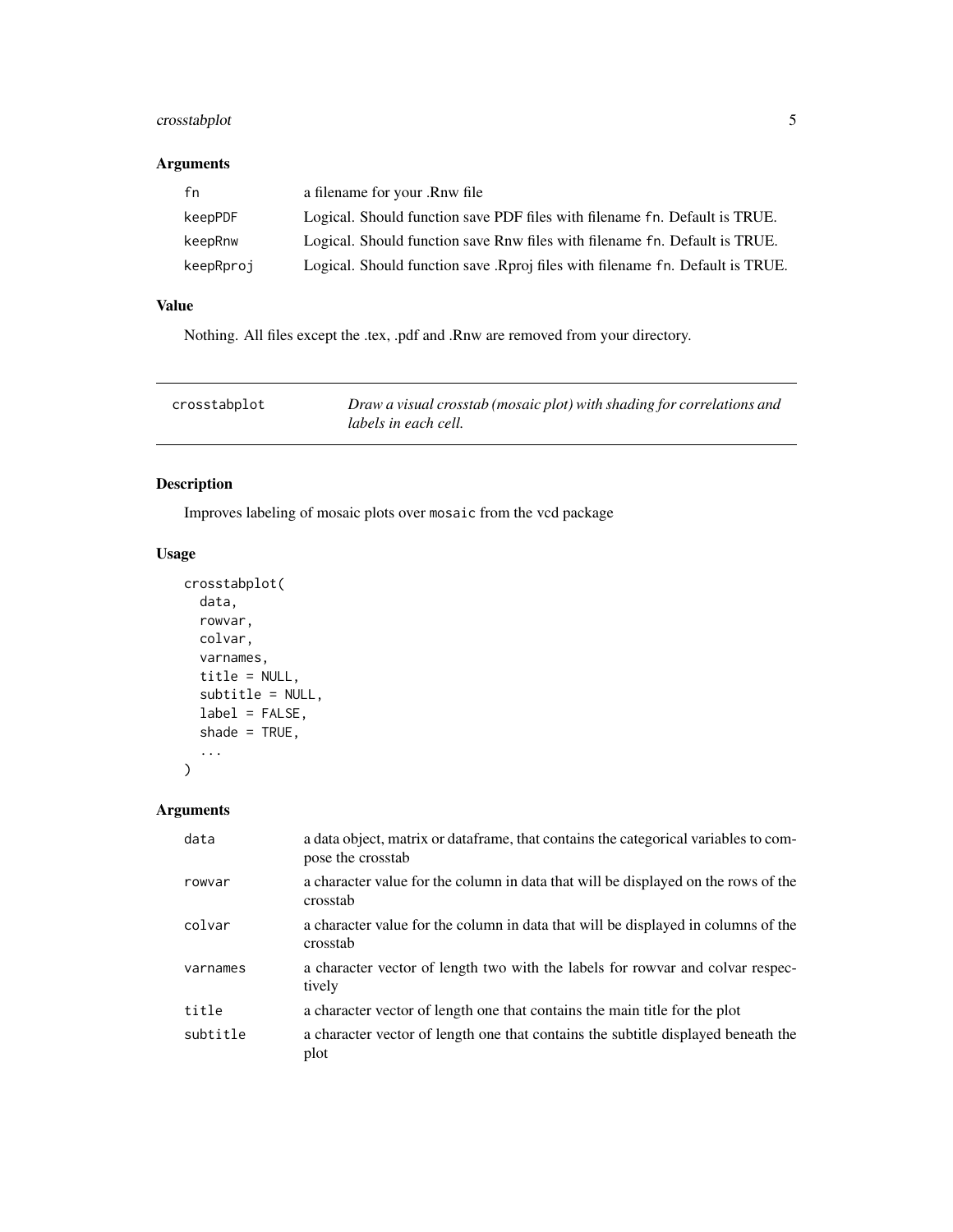<span id="page-5-0"></span>6 crosstabs and the contract of the crosstabs crosstabs crosstabs crosstabs crosstabs crosstabs crosstabs crosstabs crosstabs crosstabs crosstabs crosstabs crosstabs crosstabs crosstabs crosstabs crosstabs crosstabs crosst

| label                   | logical, if TRUE cells will be labeled, else they will not   |
|-------------------------|--------------------------------------------------------------|
| shade                   | logical, if TRUE cells will be shaded with Pearson residuals |
| $\cdot$ $\cdot$ $\cdot$ | additional arguments to crosstabs e.g. digits                |

#### Value

A mosaic plot

#### Source

http://www.rexdouglass.com/blog:3

#### See Also

[mosaic](#page-0-0) which this function wraps [crosstabs](#page-5-1) which does the data manipulation for the crosstab

#### Examples

```
df <- data.frame(cbind(x=seq(1,3,by=1), y=sample(LETTERS[6:8],60,replace=TRUE)),
fac=sample(LETTERS[1:4], 60, replace=TRUE))
varnames<-c('Quality','Grade')
myCT <- crosstabs(df, rowvar = "x",colvar = "fac", varnames = varnames, digits =2)
\text{crosstabplot(df, rowvar = "x",\text{colvar = "fac", varnames = varnames},title = 'My Plot', subtitle = 'Foo', label = FALSE, shade = TRUE, digits = 3)
```
<span id="page-5-1"></span>

crosstabs *Build a list of crosstabulations from a dataset*

### Description

Build a list of crosstabulations from a dataset

#### Usage

```
crosstabs(data, rowvar, colvar, varnames, digits = 2)
```
#### Arguments

| data     | a data object, matrix or data frame, that contains the categorical variables to com-<br>pose the crosstab |
|----------|-----------------------------------------------------------------------------------------------------------|
| rowvar   | a character value for the column in data that will be displayed on the rows of the<br>crosstab            |
| colvar   | a character value for the column in data that will be displayed in columns of the<br>crosstab             |
| varnames | a character vector of length two with the labels for row and colvar respec-<br>tively                     |
| digits   | an integer for how much to round the proportion calculations by, default is 2                             |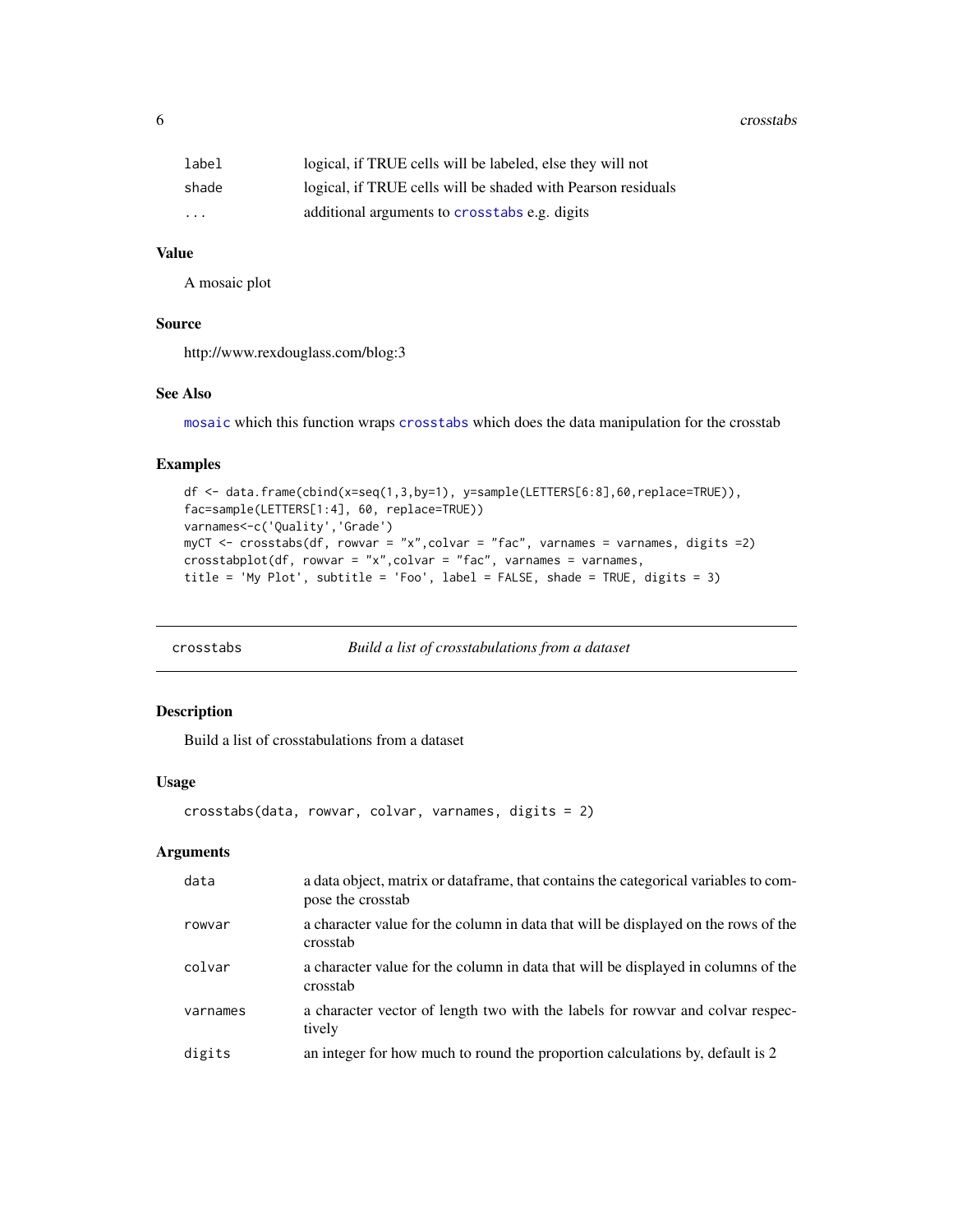#### <span id="page-6-0"></span>cutoff **7**

### Value

a list with crosstab calculations

#### Examples

```
df<-data.frame(cbind(x=seq(1,3,by=1), y=sample(LETTERS[6:8],60,replace=TRUE)),
fac=sample(LETTERS[1:4], 60, replace=TRUE))
varnames<-c('Quality','Grade')
myCT <- crosstabs(df, rowvar = "x",colvar = "fac", varnames = varnames, digits =2)
```
<span id="page-6-1"></span>cutoff *A function to calculate thresholds of cumulative sums in a vector.*

#### Description

This function tells us how far we have to go before reaching a cutoff in a variable by sorting the vector, then finding how far to go. Note that the cutoff is expressed in percentage terms (fixed cumulative sum)

### Usage

cutoff(x, cutoff, na.rm = TRUE)

### Arguments

|        | a numeric vector, missing values are allowed                                     |
|--------|----------------------------------------------------------------------------------|
| cutoff | a user defined numeric value to stop the cutoff specified as a proportion 0 to 1 |
| na.rm  | logical, should missing values be excluded?                                      |

### Details

Calculates the distance through a numeric vector before a certain proportion of the sum is reached by sorting the vector and calculating the cumulative proportion of each element

### Value

An integer for the minimum number of elements necessary to reach cutoff

#### Author(s)

Jared E. Knowles

```
# for vector
a <- rnorm(100, mean=6, sd=1)
cutoff(a, .7) #return minimum number of elements to account 70 percent of total
```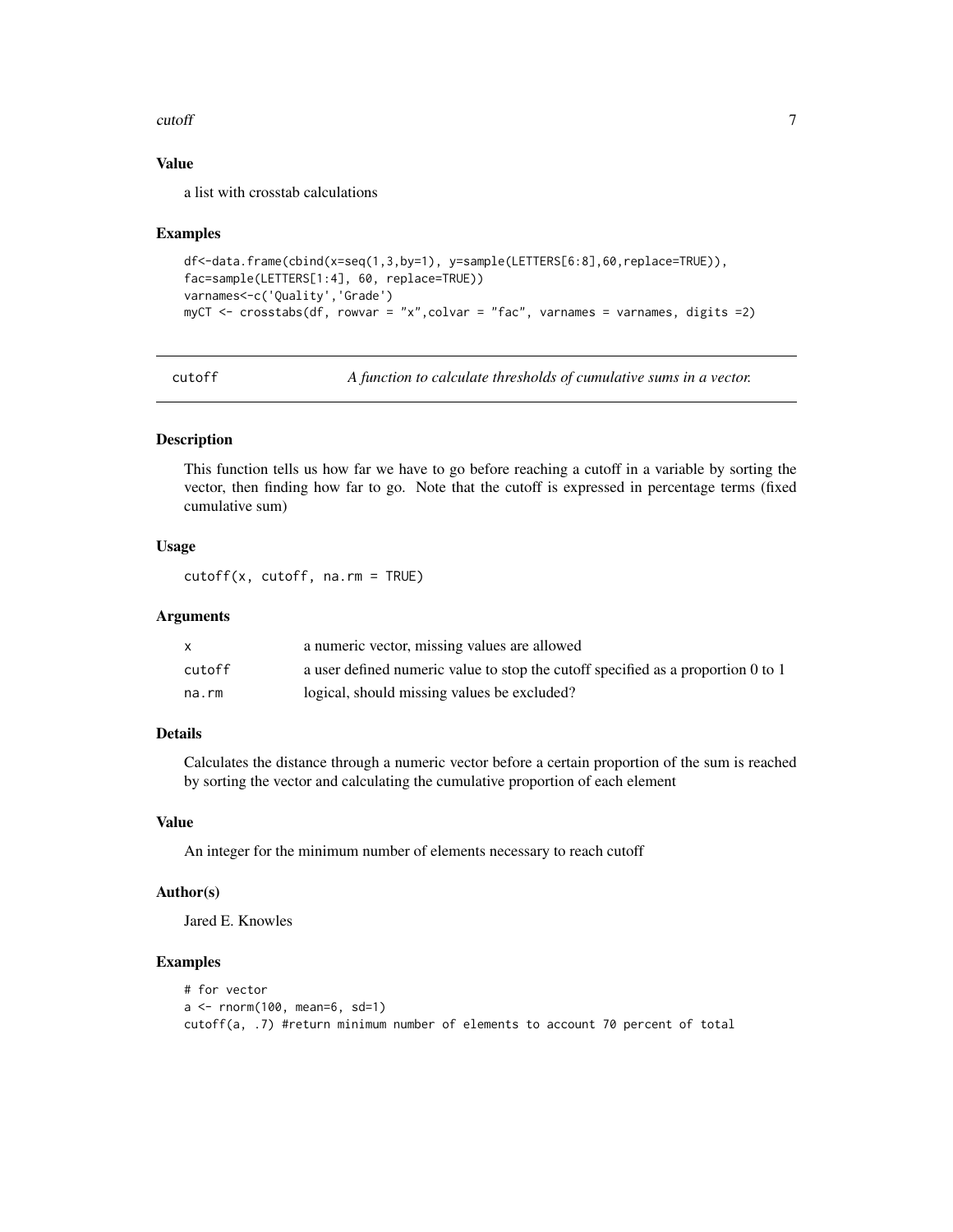<span id="page-7-0"></span>

A shortcut function to strip commas out of numeric fields imported from other software and convert them into numeric vectors that can be operated on. This assumes decimal point as opposed to decimal comma notation.

#### Usage

decomma(x)

### Arguments

x a character vector containing numbers with commas that should be coerced into being numeric.

### Details

This function assumes decimal point notation for numbers. For more information, see [http://en.](http://en.wikipedia.org/wiki/Decimal_mark#Countries_using_Arabic_numerals_with_decimal_point) [wikipedia.org/wiki/Decimal\\_mark#Countries\\_using\\_Arabic\\_numerals\\_with\\_decimal\\_point](http://en.wikipedia.org/wiki/Decimal_mark#Countries_using_Arabic_numerals_with_decimal_point).

#### Value

A numeric

#### Author(s)

Jared E. Knowles

```
input <- c("10,243", "11,212", "7,011", "5443", "500")
output <- decomma(input)
is.numeric(output)
```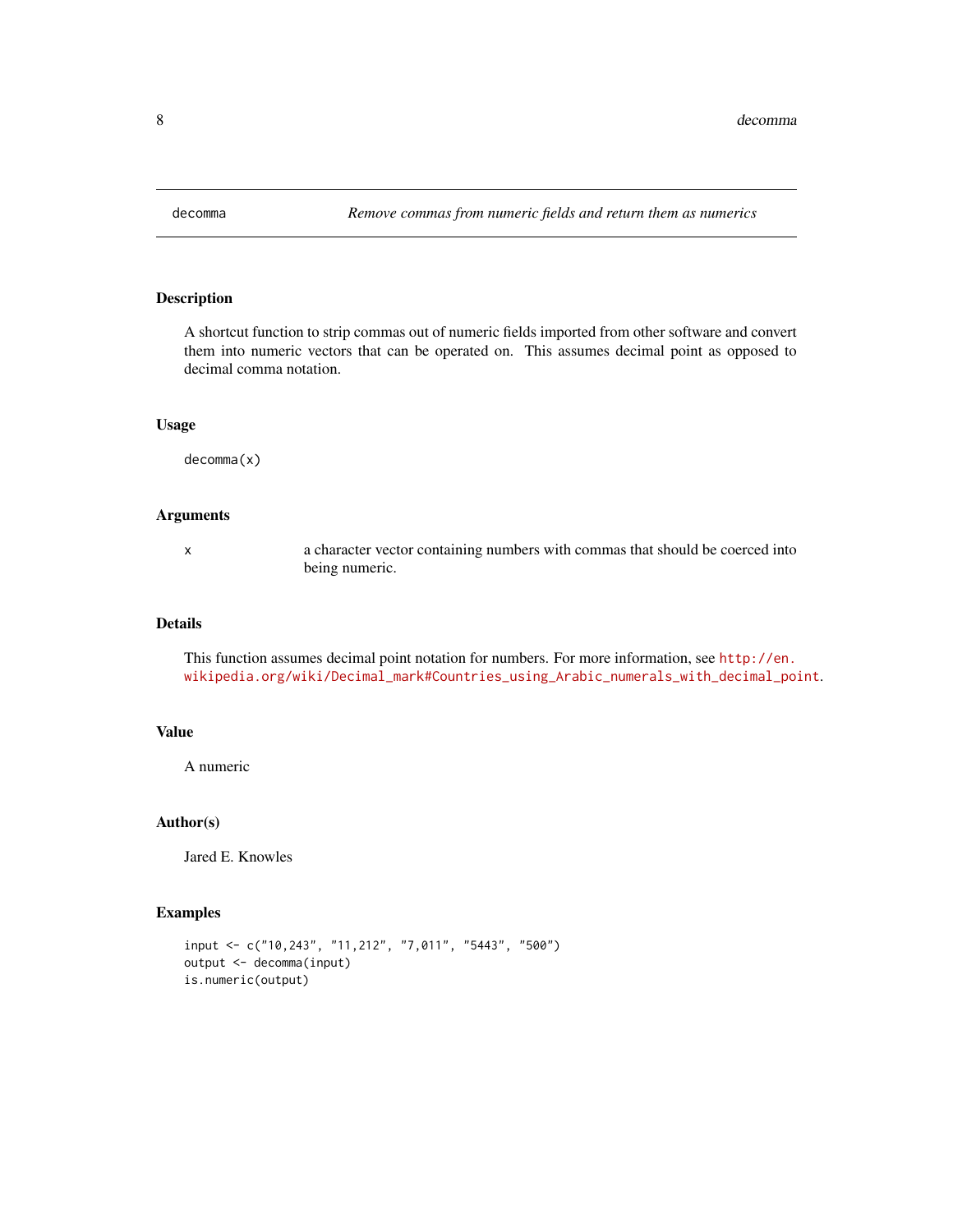<span id="page-8-0"></span>

This is a shortcut function to convert a factor to a character variable without having to type as.character()

### Usage

defac(x)

### Arguments

x a factor to be turned into a character

### Value

A character

### Author(s)

Jared E. Knowles

### See Also

[factor](#page-0-0), [levels](#page-0-0) to understand the R implementation of factors.

### Examples

```
a <- as.factor(LETTERS)
summary(a)
b \leftarrow defac(a)class(b)
```
eeptools *Evaluation of educational policy tools*

### Description

Make common tasks for educational evaluation easier to do!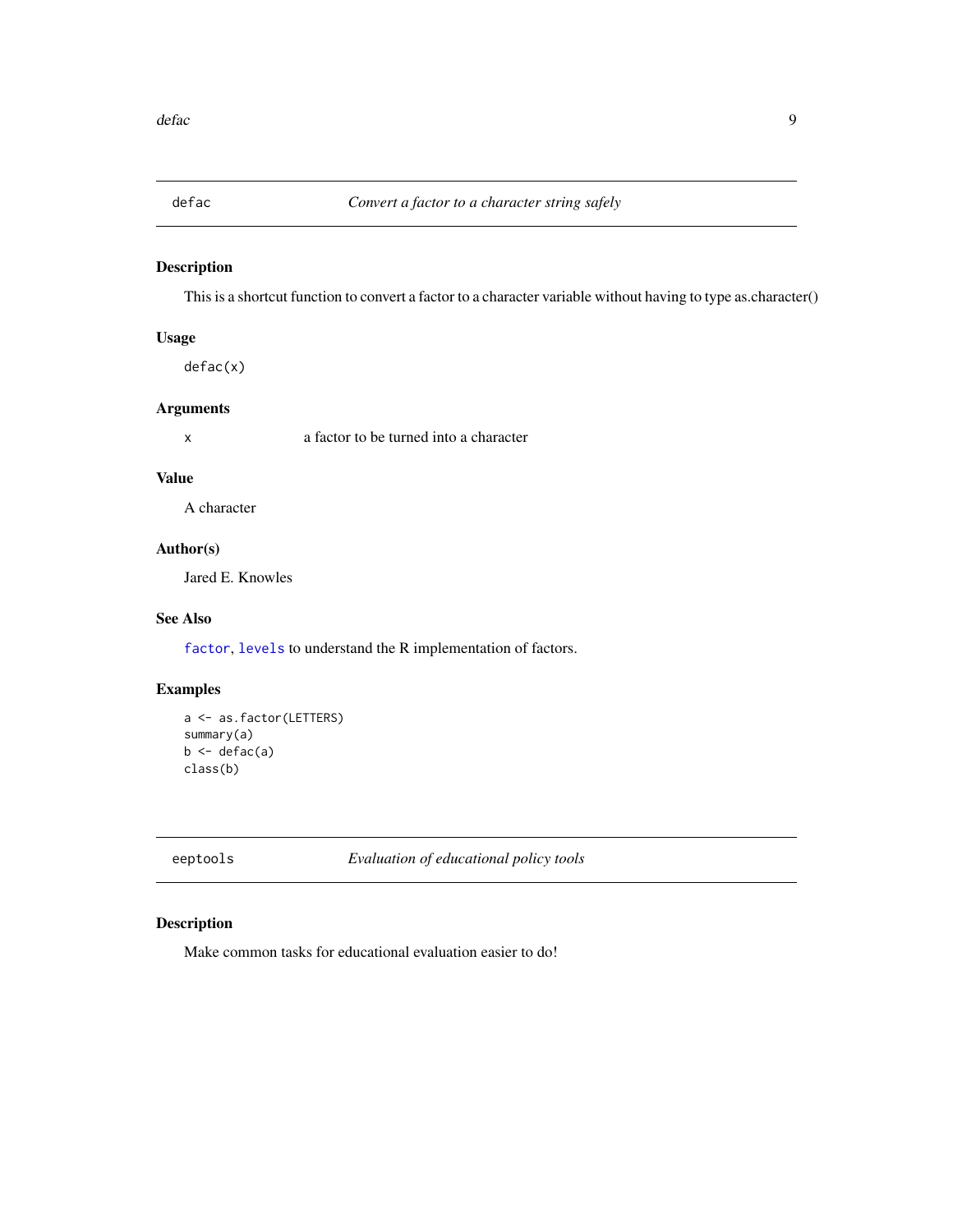### <span id="page-9-0"></span>Details

| eeptools   |
|------------|
| Package    |
|            |
| 2018-06-01 |
|            |
|            |

his package has a number of useful shortcuts for common tasks. It includes some themes for ggplot2 plots, processing arbitrary text files of data, calculating student characteristics, and finding thresholds within vectors. Future development work will include methods for tuning and evaluating early warning system models.

### Note

This package is still in beta and function names may change in the next release.

#### Author(s)

Jared E. Knowles

#### Examples

```
gender<-c("M","M","M","F","F","F")
statamode(gender)
statamode(gender[1:5])
missing_data<-c(NA,NA,NA)
max_mis(missing_data)
makenum(gender)
```
gender <- factor(gender) defac(gender)

gelmansim *Generate prediction intervals for model functions*

### Description

Generate prediction intervals from R models following Gelman and Hill

### Usage

```
gelmansim(mod, newdata, n.sims, na.omit = TRUE)
```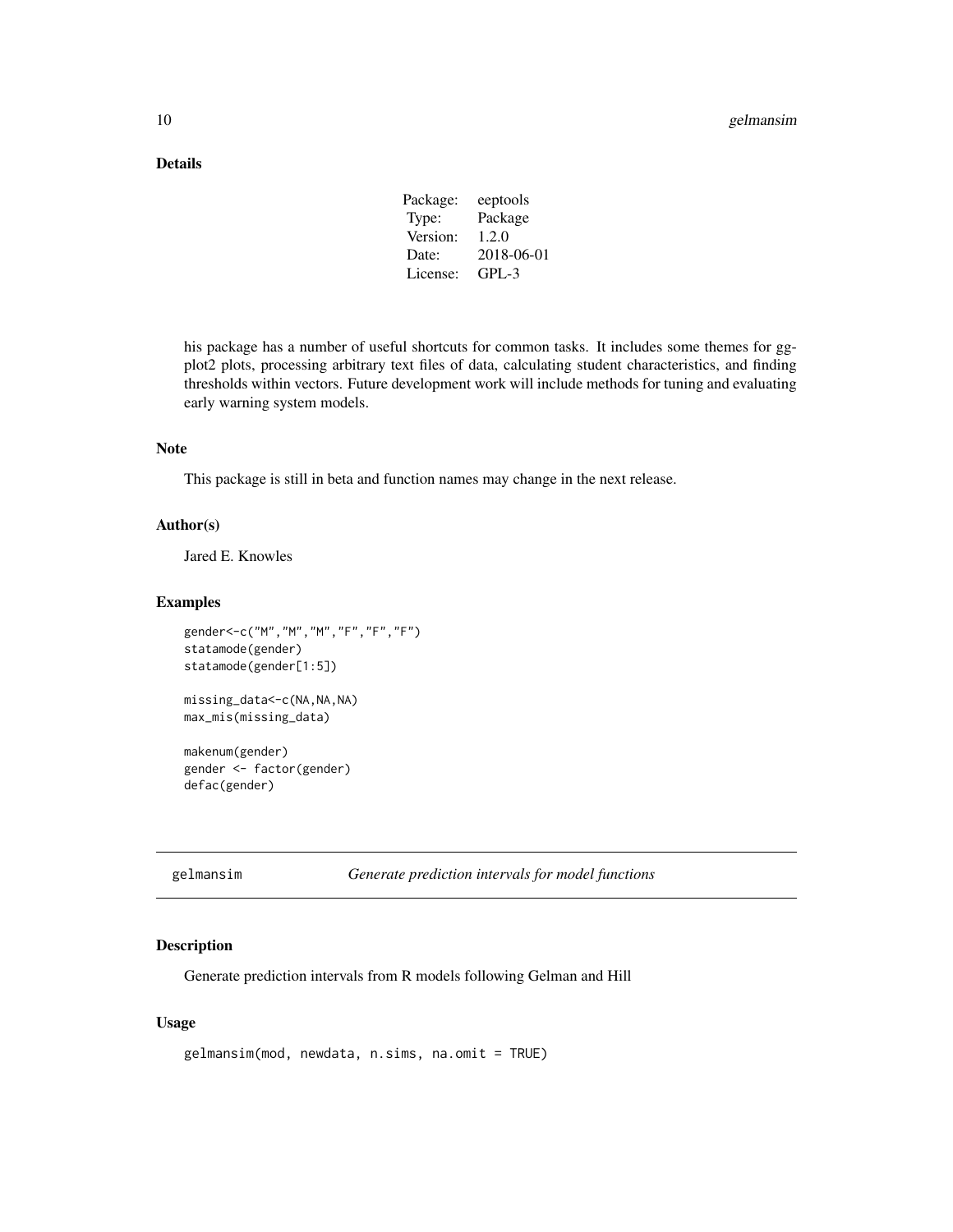#### <span id="page-10-0"></span>gelmansim and the set of the set of the set of the set of the set of the set of the set of the set of the set of the set of the set of the set of the set of the set of the set of the set of the set of the set of the set of

#### Arguments

| mod     | Name of a model object such as $\text{lm}$ , $\text{glm}$ , or merMod |
|---------|-----------------------------------------------------------------------|
| newdata | Sets of new data to generate predictions for                          |
| n.sims  | Number of simulations per case                                        |
| na.omit | Logical indicating whether to remove NAs from newdata                 |

### Details

Currently gelmansim does not work for [lm](#page-0-0) objects because of the way [sim](#page-0-0) in the arm package handles variable names for these objects. It is recommended users use  $g1m$  in these cases.

#### Value

A dataframe with newdata and prediction intervals

### References

Modified from Gelman and Hill 2006. Data Analysis Using Regression and Multilevel/Hierarchical Models. Cambridge University Press.

```
#Examples of "sim"
set.seed (1)
J < -15n \leftarrow J*(J+1)/2group \leq rep (1:J, 1:J)mu.a < -5sigma.a <- 2
a <- rnorm (J, mu.a, sigma.a)
b \le -3x \le rnorm (n, 2, 1)sigma.y <-6y <- rnorm (n, a[group] + b*x, sigma.y)
u \leftarrow runif (J, 0, 3)y123.dat <- cbind (y, x, group)
# Linear regression
x1 \leftarrow y123.dat[, 2]
y1 <- y123.dat[,1]
M1 <- glm (y1 ~ x1)
cases \leq data.frame(x1 = seq(-2, 2, by=0.1))
sim.results <- gelmansim(M1, newdata=cases, n.sims=200, na.omit=TRUE)
## Not run:
dat <- as.data.frame(y123.dat)
M2 <- glm(y1 - x1 + group, data=dat)cases \leq expand.grid(x1 = seq(-2, 2, by=0.1),
                      group=seq(1, 14, by=2))
```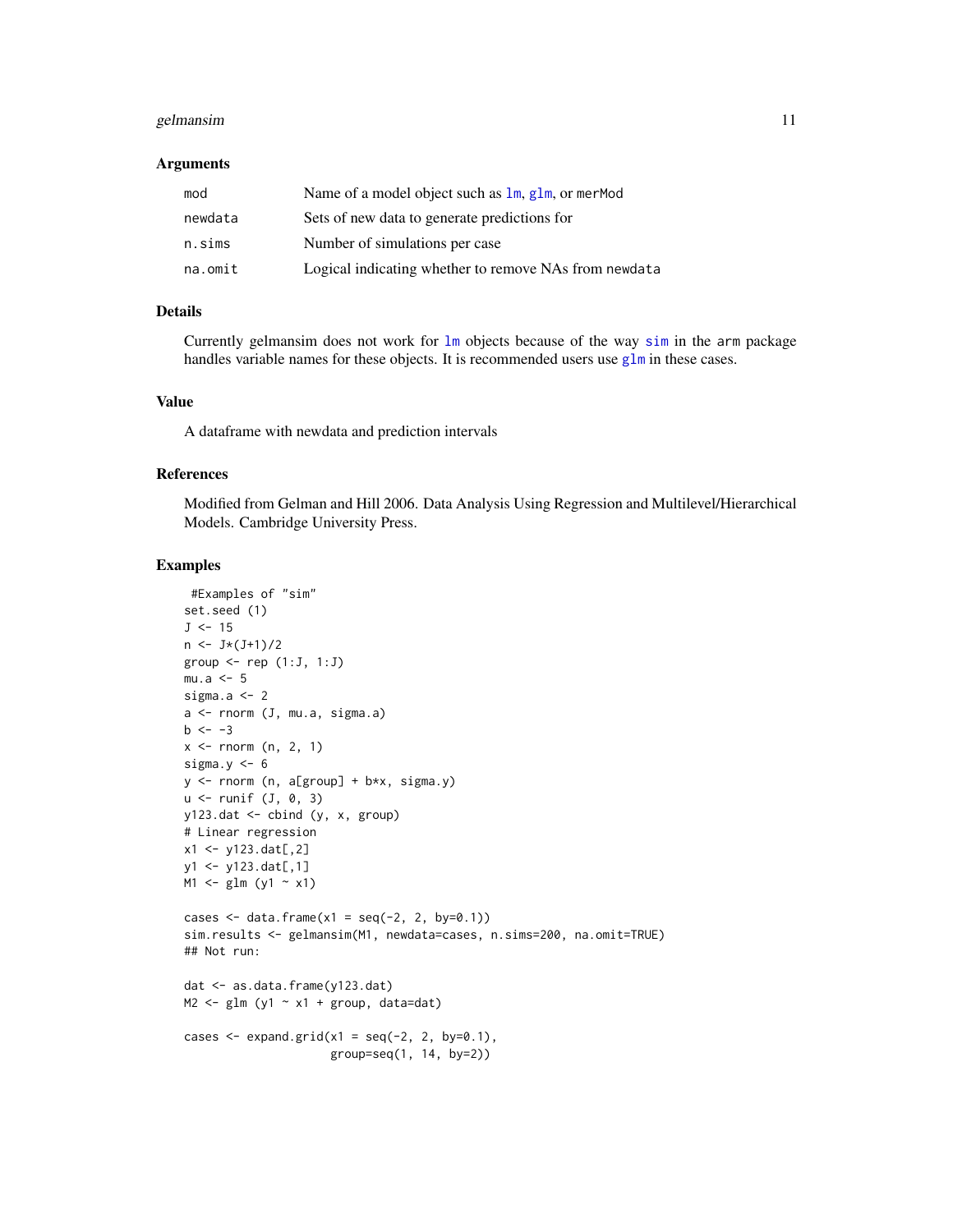<span id="page-11-0"></span>sim.results <- gelmansim(M2, newdata=cases, n.sims=200, na.omit=TRUE)

## End(Not run)

| ggmapmerge | A depcrecated method for fortifying SpatialPolygonsDataFrames for |
|------------|-------------------------------------------------------------------|
|            | plotting                                                          |

### Description

Convenience function for fortifying SpatialPolygonsDataFrames for ggplot2 plotting.

### Usage

```
ggmapmerge(mapobj, xid)
```
### Arguments

| mapobj | Name of an S4 SpatialPolygonsDataFrame              |
|--------|-----------------------------------------------------|
| xid    | Name of ID variable in the SpatialPolygonsDataFrame |

### Details

This function requires maptools to be loaded and [gpclibPermit](#page-0-0) to be TRUE. This is because it depends on the [fortify](#page-0-0) method in ggplot2.

### Value

An S3 dataframe suitable for using in a gggplot2 map

### Examples

```
## Not run:
xx <- maptools::readShapePoly(system.file("shapes/sids.shp", package="maptools")[1], IDvar="FIPSNO")
plotobj <- ggmapmerge(xx,"FIPS")
```
## End(Not run)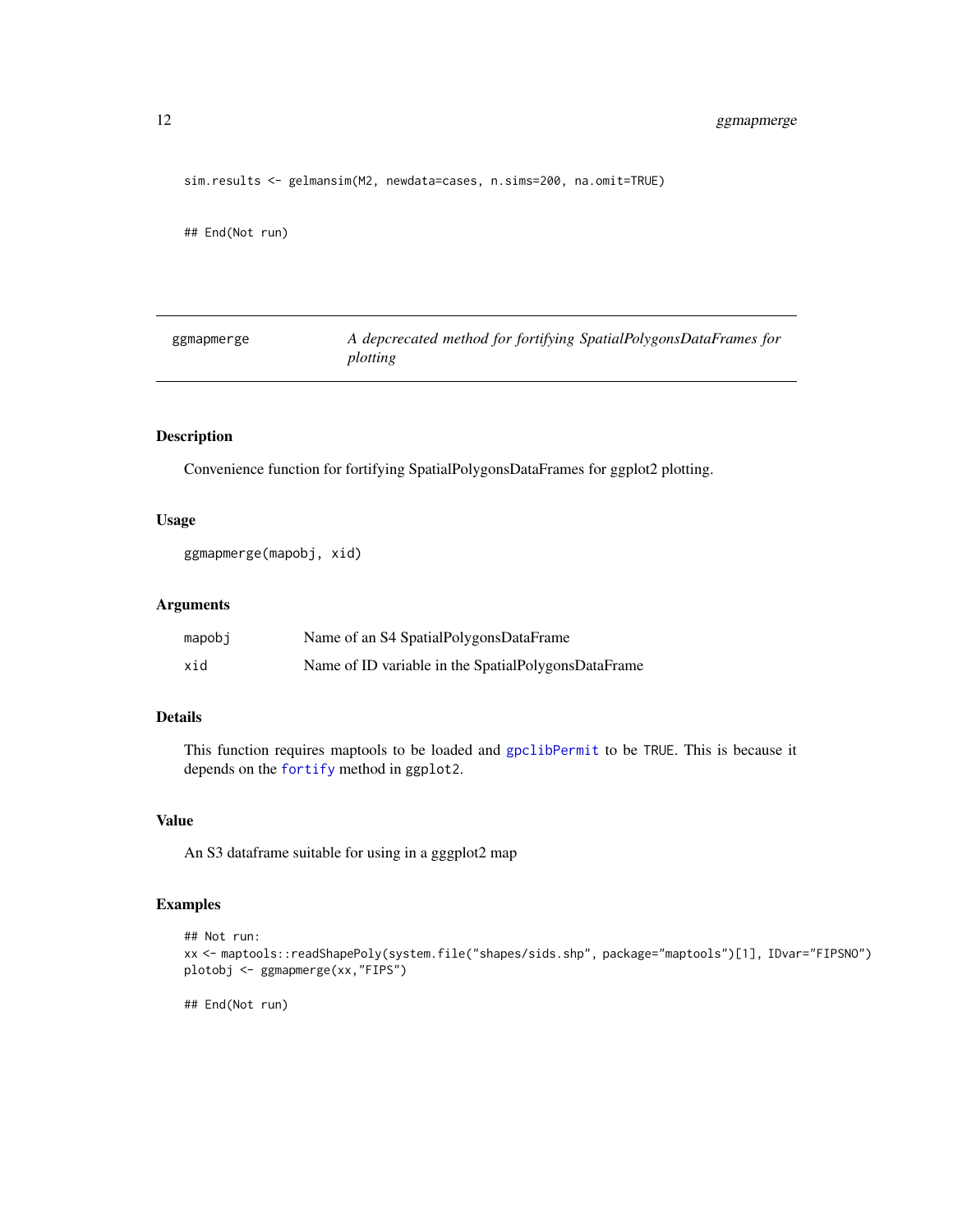<span id="page-12-0"></span>

When passed a set of variable names and a dataframe, this function returns a check TRUE/FALSE whether or not the variables together uniquely identify a row in the dataframe.

#### Usage

isid(data, vars, verbose = FALSE)

### Arguments

| data    | A dataframe.                                                                                                                  |
|---------|-------------------------------------------------------------------------------------------------------------------------------|
| vars    | A character vector specifying the column names in the dataframe to check as<br>unique.                                        |
| verbose | A logical, default FALSE. If TRUE, isid will tell you how many rows you need<br>and how many your variables uniquely identify |

### Value

TRUE or FALSE. TRUE indicates the variables uniquely identify the rows. FALSE indicates they do not.

#### Author(s)

Jared E. Knowles

```
data(stuatt)
isid(stuatt, vars = c("sid"))
isid(stuatt, vars = c("sid", "school_year"))
isid(stuatt, vars = c("sid", "school_year"), verbose = TRUE)
```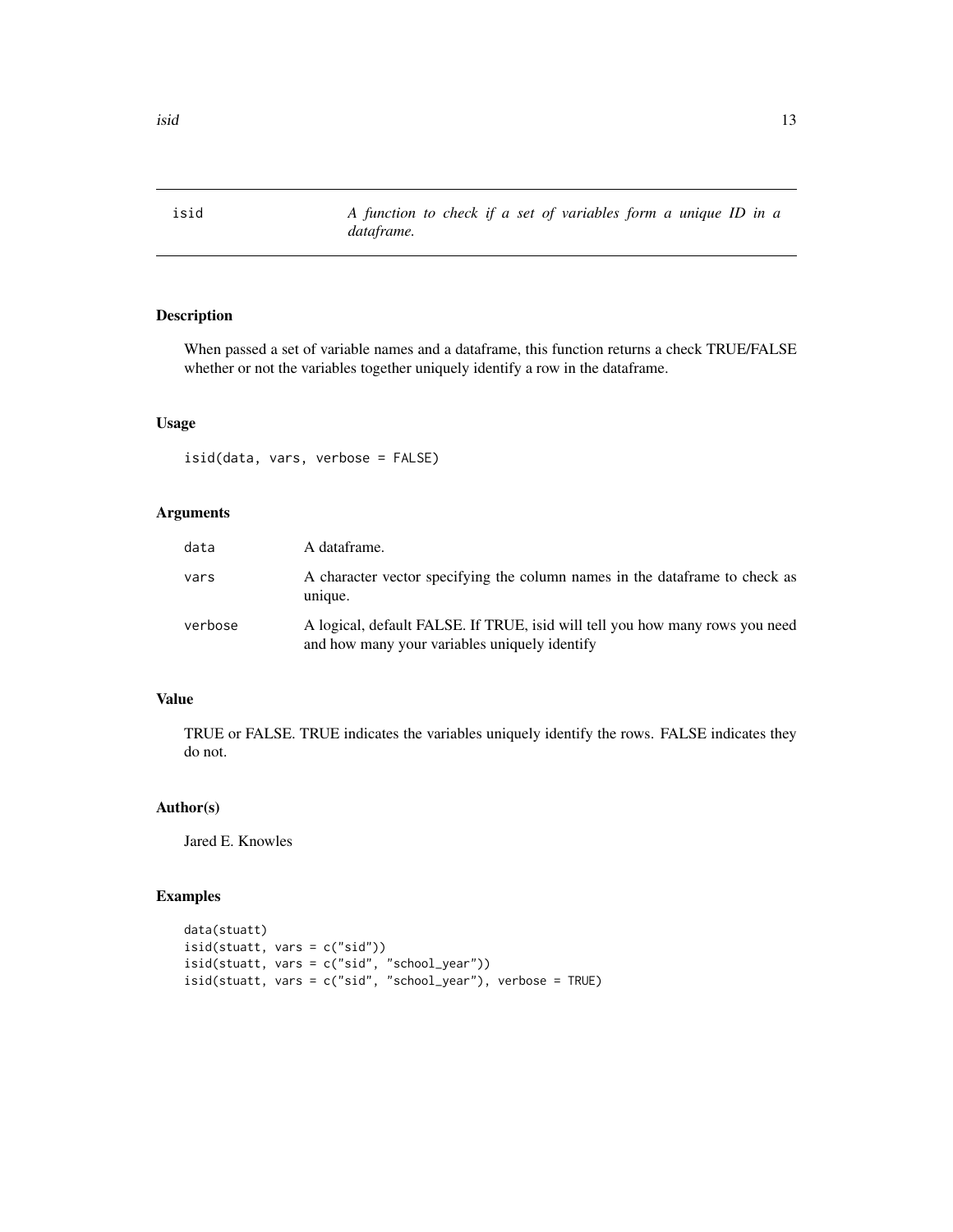<span id="page-13-0"></span>

Lag variables by an arbitrary number of periods even if the data is grouped

### Usage

lag\_data(df, group, time, periods, values)

### Arguments

| df      | A data frame with groups, time periods, and a variable to be lagged                                           |
|---------|---------------------------------------------------------------------------------------------------------------|
| group   | The grouping factor in the dataframe.                                                                         |
| time    | The variable representing time periods                                                                        |
| periods | A scalar for the number of periods to be lagged in the data. Can be negative to<br>indicate leading variable. |
| values  | The names of the variables to be lagged                                                                       |

#### Value

A dataframe with a newly created variable lagged

```
test_data <- expand.grid(id = sample(letters, 10),
                       time = 1:10)
test_data$value1 <- rnorm(100)
test_data$value2 <- runif(100)
test_data$value3 <- rpois(100, 4)
group <- "id"
time <- "time"
values <- c("value1", "value2")
vars <- c(group, time, values)
periods <- 2
newdat <- lag_data(test_data, group="id", time="time",
                 values=c("value1", "value2"), periods=3)
```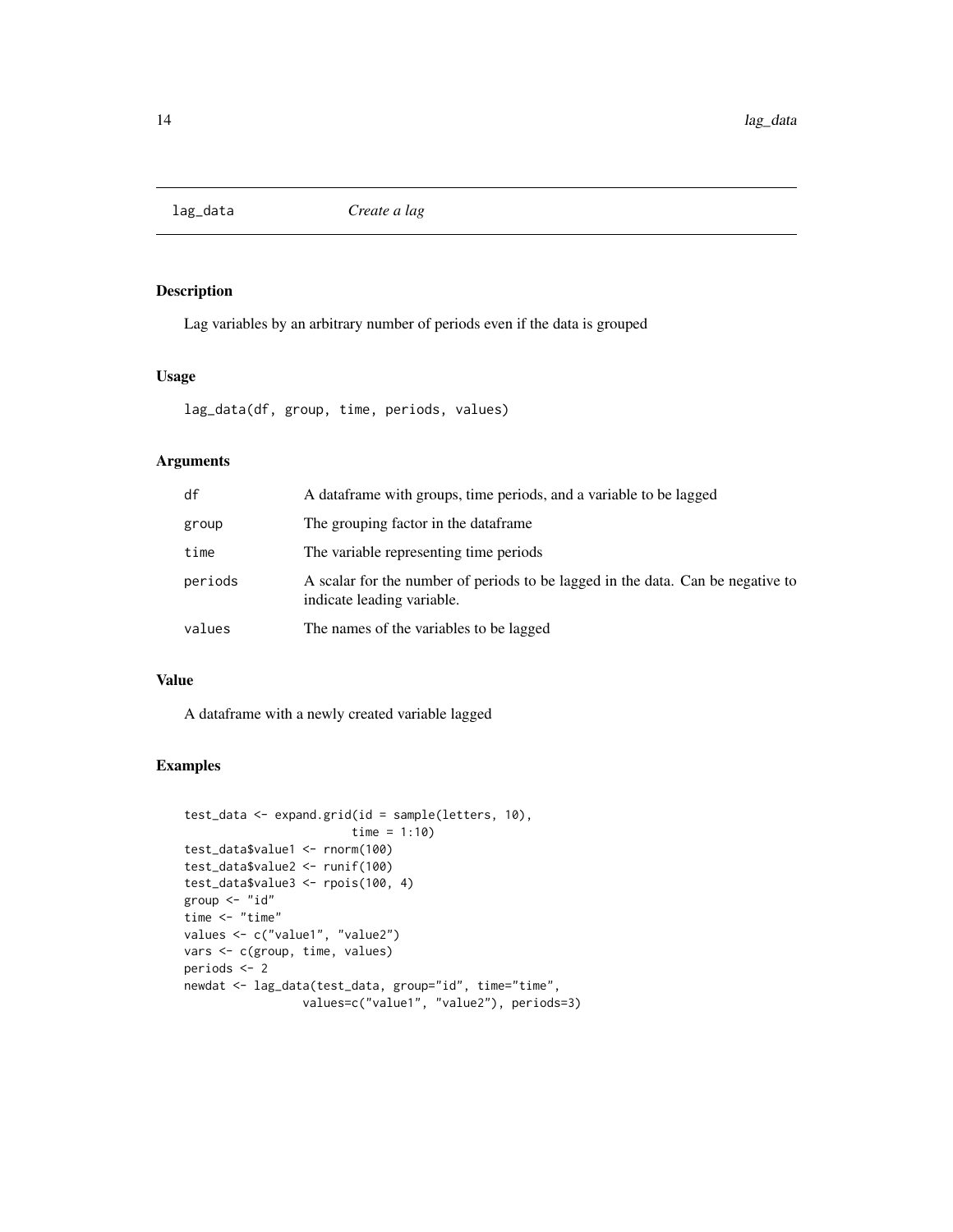<span id="page-14-0"></span>

This function ensures that fixed width data is the right length by padding zeroes to the front of values. This is a common problem with fixed width data after importing into R as non-character type.

#### Usage

 $leading\_zero(x, digits = 2)$ 

#### Arguments

|        | a vector of numeric data that should be fixed width but is missing leading zeroes. |
|--------|------------------------------------------------------------------------------------|
| digits | an integer representing the desired width of x                                     |

#### Details

If x contains negative values then the width specified by digits will include one space taken up for the negative sign. The function does not trim values that are longer than digits, so the vector produced will not have a uniform width if  $nchar(x) > d$ 

### Value

A character vector of length digits

#### Author(s)

Jason P. Becker

Jared E. Knowles

```
a \leftarrow \text{seq}(1,10)a <- leading_zero(a, digits = 3)
a
```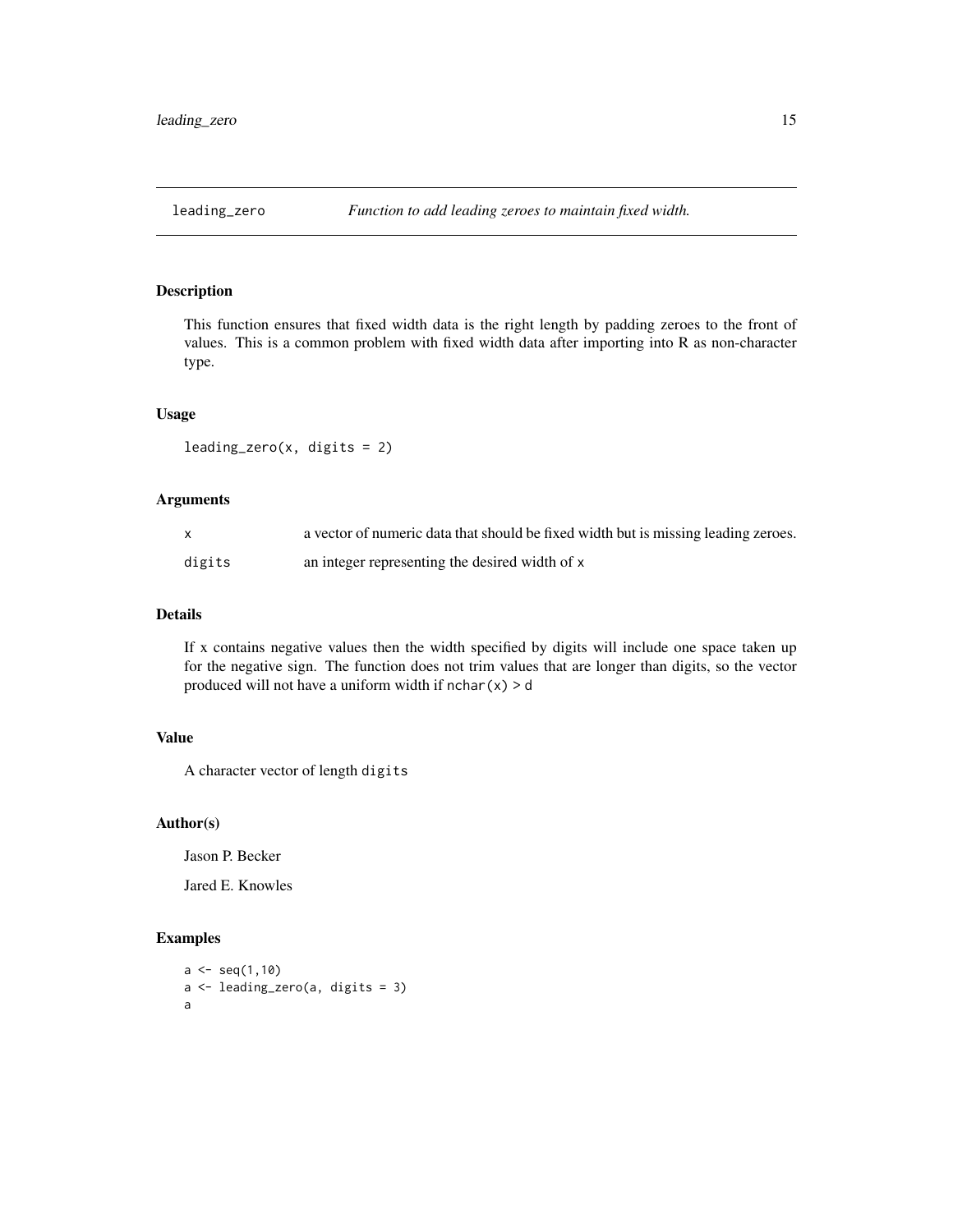<span id="page-15-0"></span>This function allows you to convert directly from a numeric factor to the numeric class in R and strip away the underlying level index of a factor. This makes it safer to convert from factors to numeric characters directly without accidentally misassigning numbers.

### Usage

makenum(x)

#### Arguments

x a factor with numeric levels

### Details

This function should only be used on factors where all levels are valid numbers that can be coerced into a numeric class.

#### Value

A numeric

#### Note

This will force all levels to be converted to characters and then to numeric objects. Leading zeroes will be stripped off and commas will cause errors.

### Author(s)

Jared E. Knowles

### See Also

[character](#page-0-0)

```
a \leftarrow ordered(c(1, 3, '09', 7, 5))b \leq - \text{makenum}(a)class(b)
b
a
```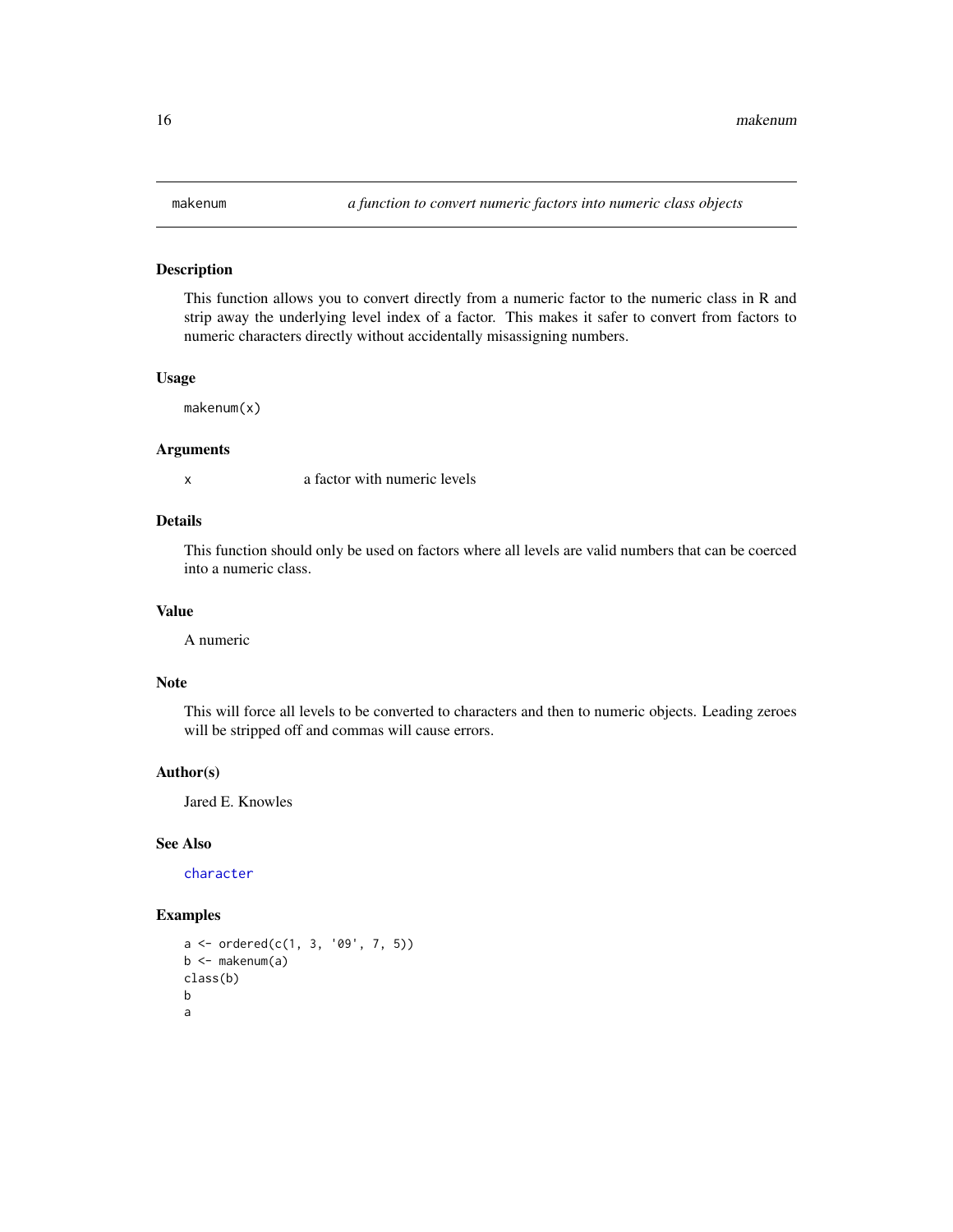<span id="page-16-0"></span>mapmerge *A depcrecated method for converting polygons to dataframes Combine an S4 polygon object with a dataframe*

### Description

Convenience function for merging dataframes and S4 spatial polygon objects.

### Usage

mapmerge(mapobj, data, xid, yid)

### Arguments

| mapobi | Name of an S4 SpatialPolygonsDataFrame              |
|--------|-----------------------------------------------------|
| data   | Name of a dataframe                                 |
| xid    | Name of ID variable in the SpatialPolygonsDataFrame |
| vid    | Name of ID variable in the dataframe.               |

### Value

A SpatialPolygonsDataFrame with new variables attached from supplied dataframe

### Examples

```
## Not run:
xx <- maptools::readShapePoly(system.file("shapes/sids.shp", package="maptools")[1], IDvar="FIPSNO")
yy <- as(xx,"data.frame")
yy$newvar <- sample(letters, nrow(yy), replace=TRUE)
yy <- subset(yy, select=c("FIPS", "newvar"))
newpoly <- mapmerge(xx, yy, xid="FIPS", yid="FIPS")
```
## End(Not run)

max\_mis *A function to safely take the maximum of a vector that could include only NAs.*

#### Description

When computing the maximum on arbitrary subsets of data, some of which may only have missing values, it may be necessary to take the maximum of a vector of NAs. This replaces the behavior that returns Inf or-Inf and replaces it with simply returning an NA.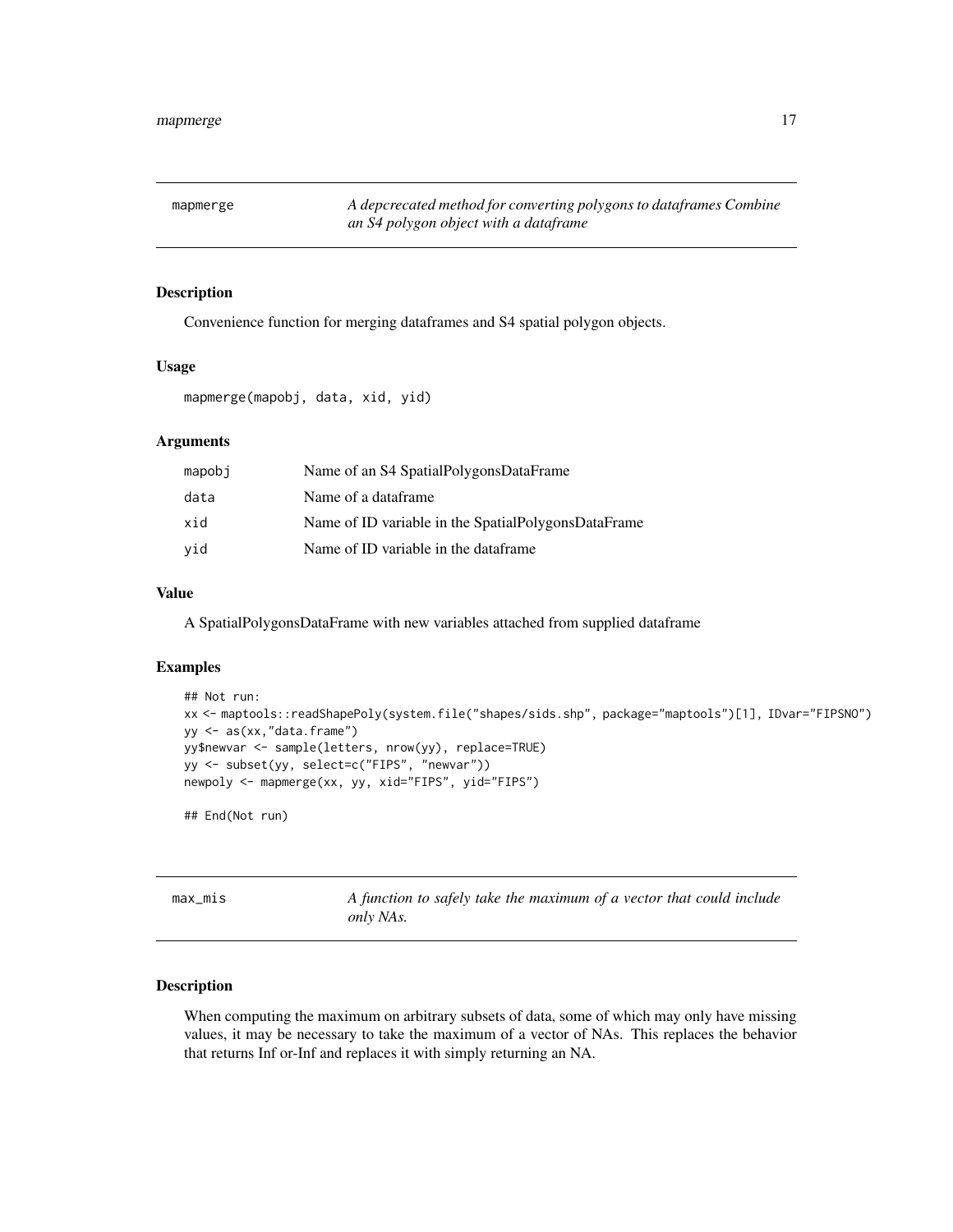#### <span id="page-17-0"></span>Usage

max\_mis(x)

#### Arguments

x A vector of data that a maximum can be taken of.

### Details

This function only returns valid results for vectors with a mix of NA and numeric values.

### Value

A vector with the maximum value or with an NA of the proper type

### Author(s)

Jared E. Knowles

### See Also

See also [max](#page-0-0) which this function wraps.

#### Examples

max(c(7,NA,3,2,0),na.rm=TRUE) max\_mis(c(7,NA,3,2,0)) max(c(NA,NA,NA,NA),na.rm=TRUE) max\_mis(c(NA,NA,NA,NA))

midsch *A dataframe of aggregate test scores for schools in a Midwest state.*

### Description

This data comes from publicly available aggregated test scores of a large midwestern state. Each row represents scores for school A in grade X and then scores in school A and grade X+1. Additionally, some regression diagnostics and results from a predictive model of test scores in grade X+1 are included.

#### Usage

midsch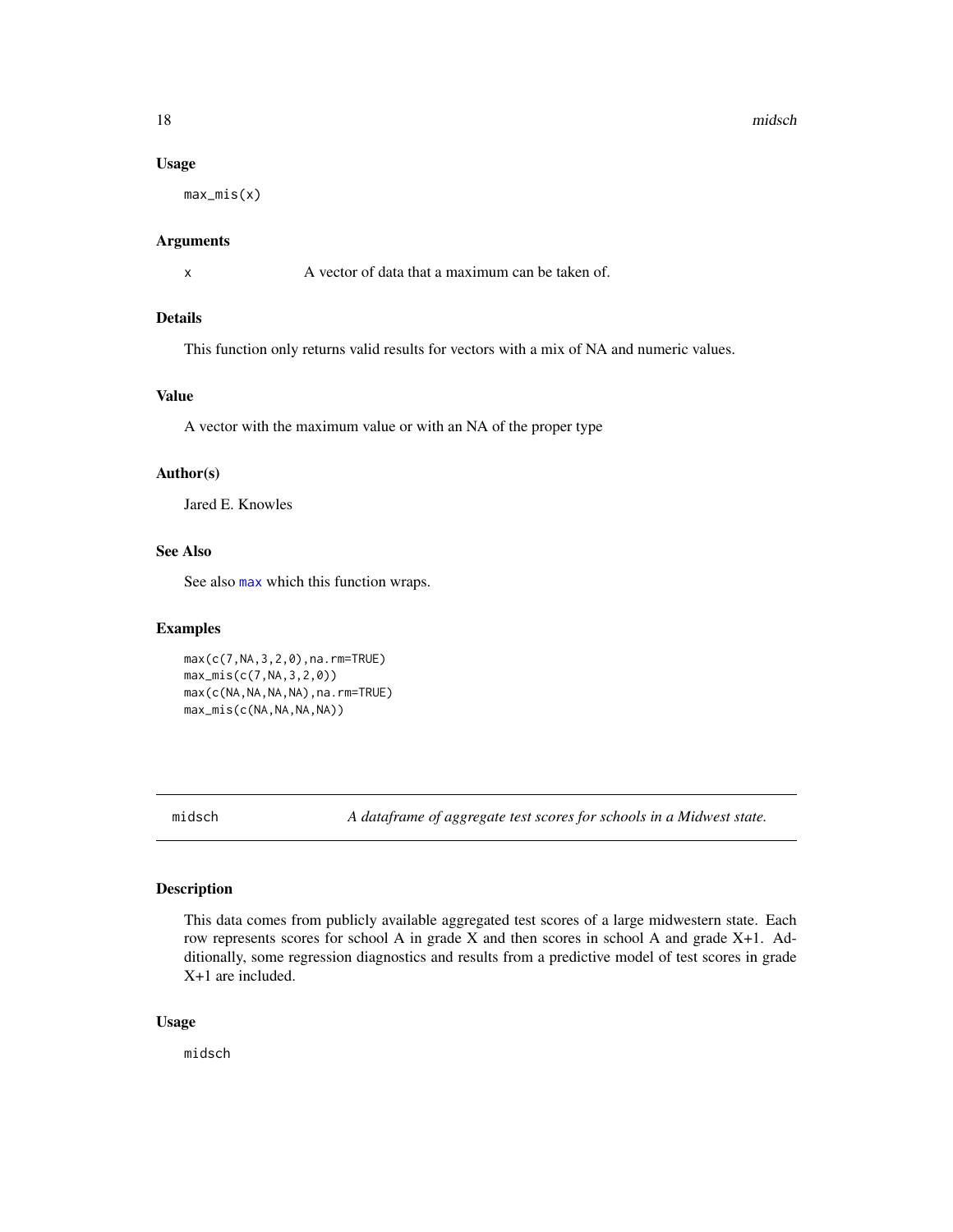<span id="page-18-0"></span>moves\_calc 19

#### Format

A data frame with 19985 observations on the following 16 variables.

district\_id a numeric vector

school\_id a numeric vector

subject a factor with levels math read representing the subject of the test scores in the row

grade a numeric vector

n1 a numeric vector for the count of students in the school and grade in t

ss1 a numeric vector for the scale score in t

n2 a numeric vector for the count of students in the school and grade in t+1

ss2 a numeric vector for the mean scale score in t+1

predicted a numeric vector of the predicted ss2 for this observation

residuals a numeric vector of residuals from the predicted ss2

resid\_z a numeric vector of standardized residuals

resid\_t a numeric vector of studentized residuals

cooks a numeric vector of cooks D for the residuals

test\_year a numeric vector representing the year the test was taken

tprob a numeric vector representing the probability of a residual appearing

flagged\_t95 a numeric vector

### Details

These data were fit with a statistical model by a large newspaper to investigate unusual gains in test scores. Fifty separate models were fit representing all unique combinations of grade,year, and subject

#### Examples

data(midsch) head(midsch)

moves\_calc *Function to calculate the number of times a student has changed schools.*

#### **Description**

This function calculates the number of times a student has changed schools, including accounting for gaps in enrollment data. It returns a [data.table](#page-0-0) with the student ID and the number of student moves.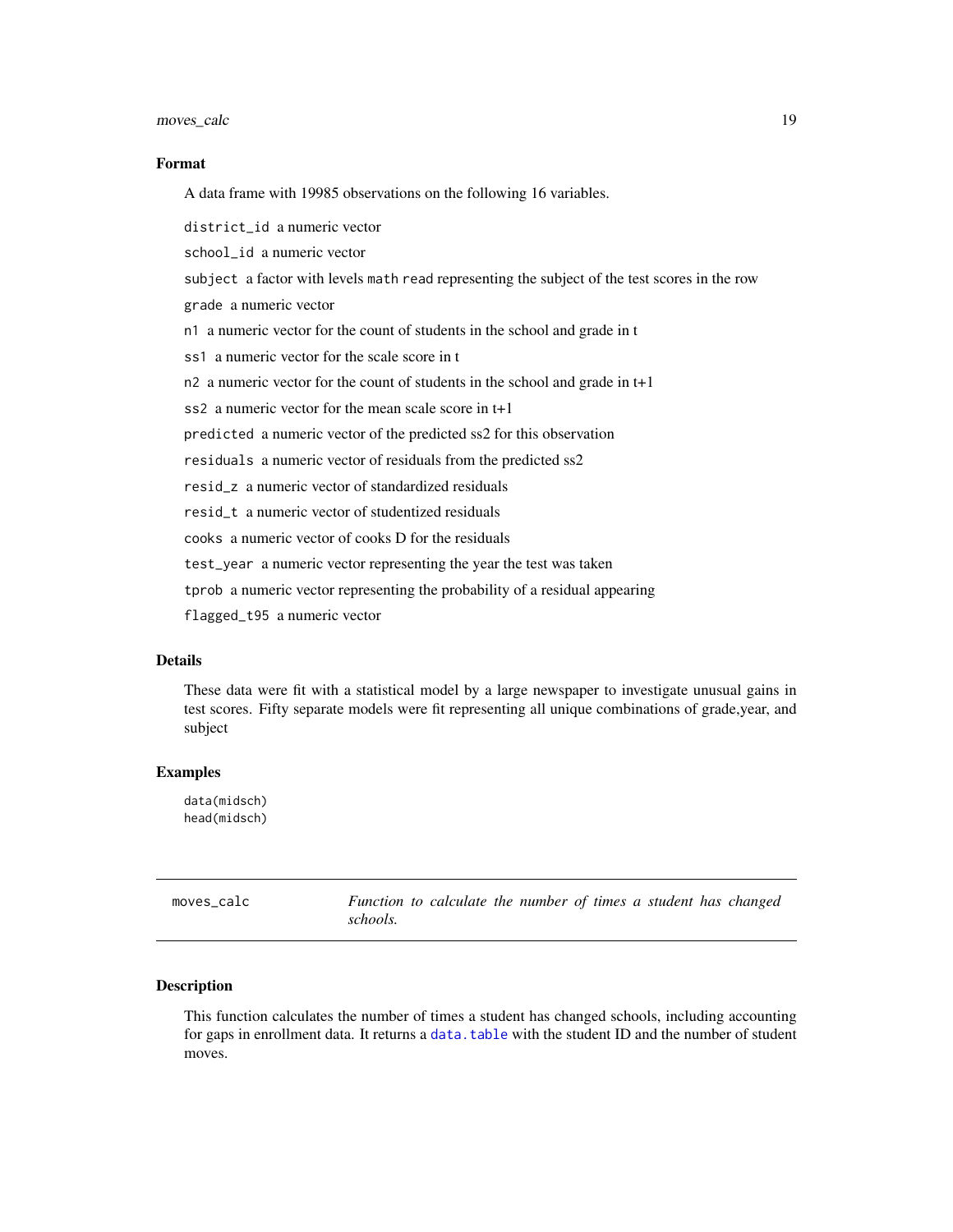### Usage

```
moves_calc(
 df,
 enrollby,
 exitby,
 gap = 14,
 sid = "sid",schid = "schid",
 enroll_date = "enroll_date",
 exit_date = "exit_date"
)
```
### Arguments

| df          | a data.frame containing minimally a student identifier, school identifier, enroll-<br>ment date, and exit date.                                                                                                                              |
|-------------|----------------------------------------------------------------------------------------------------------------------------------------------------------------------------------------------------------------------------------------------|
| enrollby    | a date that determines the earliest a student can enroll for the first time without<br>being credited with having moved at least once.                                                                                                       |
| exitby      | a date that determines the latest a student can exit for the final time without being<br>credited with having moved at least once.                                                                                                           |
| gap         | a number, of days, that represents the largest gap between an exit date and the<br>next enrollment date that can occur without indicating the student moved to a<br>third school not contained within the data set. The default value is 14. |
| sid         | a character that indicates the name of the student id attribute in df. The default<br>value is sid.                                                                                                                                          |
| schid       | a character that indicates the name of the school id attribute in df. The default<br>value is schid.                                                                                                                                         |
| enroll_date | a character that indicates the name of the enrollment date attribute in df. The<br>default value is enroll_date.                                                                                                                             |
| exit_date   | a character that indicates the name of the student id attribute in df. The default<br>value is exit_date.                                                                                                                                    |

#### Details

enrollby and exitby are specified automatically if not defined. They are assigned to the default dates of -09-15 and -06-01 of the min and max year respectively.

### Value

a data.frame

#### Author(s)

Jason P. Becker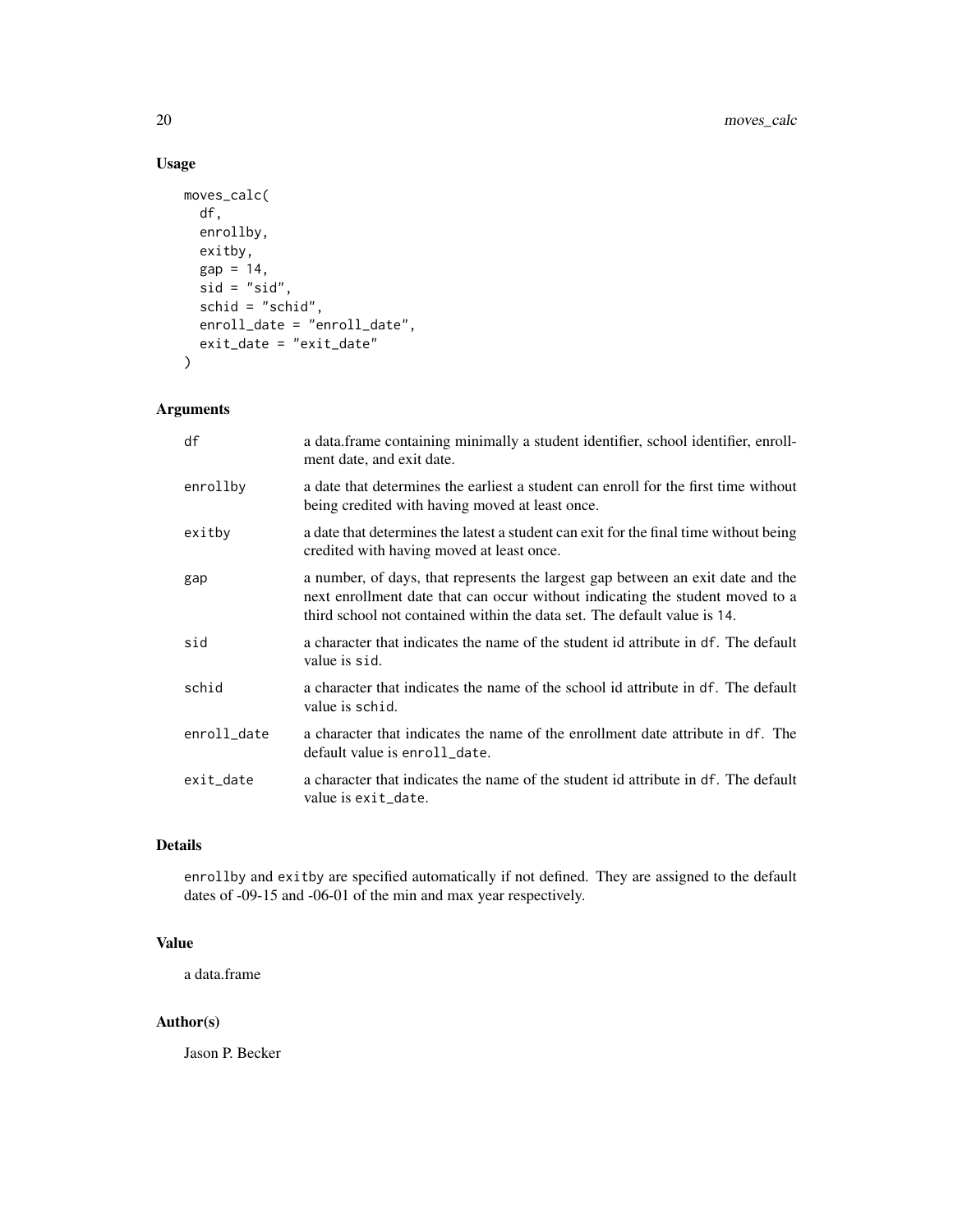<span id="page-20-0"></span>nth\_max 21

### Examples

```
## Not run:
df <- data.frame(sid = c(rep(1,3), rep(2,4), 3, rep(4,2)),\text{schid} = c(1, 2, 2, 2, 3, 1, 1, 1, 3, 1),enroll_date = as.Date(c('2004-08-26',
                                           '2004-10-01',
                                           '2005-05-01',
                                           '2004-09-01',
                                           '2004-11-03',
                                           '2005-01-11',
                                           '2005-04-02',
                                           '2004-09-26',
                                           '2004-09-01',
                                           '2005-02-02'),
                                         format='%Y-%m-%d'),
                  exit_date = as.Date(c('2004-08-26',
                                         '2005-04-10',
                                         '2005-06-15',
                                         '2004-11-02',
                                         '2005-01-10',
                                         '2005-03-01',
                                         '2005-06-15',
                                         '2005-05-30',
                                         NA,
                                         '2005-06-15'),
                                      format='%Y-%m-%d'))
moves <- moves_calc(df)
moves
moves <- moves_calc(df, enrollby='2004-10-15', gap=22)
moves
moves <- moves_calc(df, enrollby='2004-10-15', exitby='2005-05-29')
moves
## End(Not run)
```
nth\_max *Find the nth maximum value*

### Description

Find the nth maximum value

### Usage

 $nth_max(x, n = 1)$ 

#### Arguments

|   | a vector of numeric values |
|---|----------------------------|
| n | which max to return        |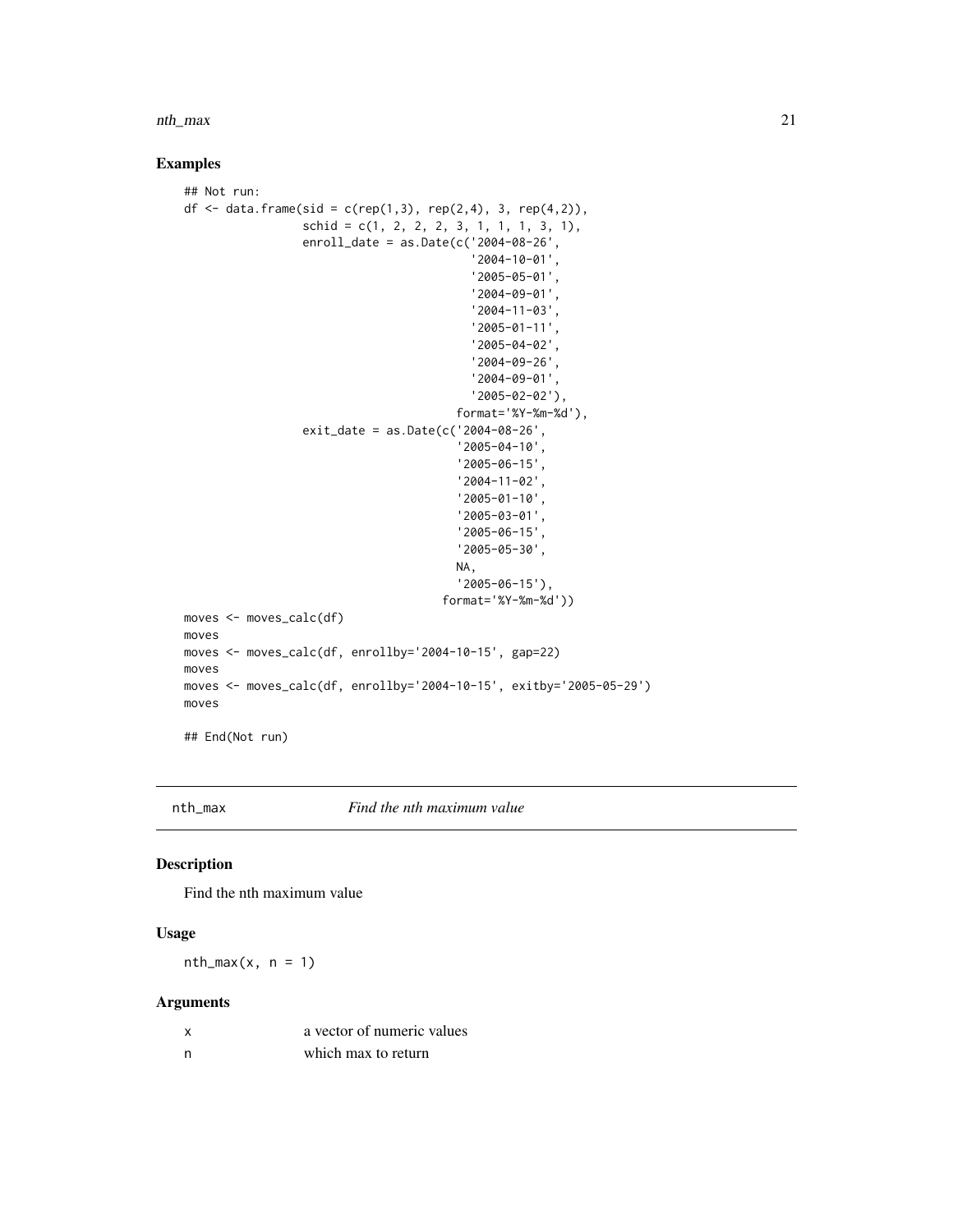### Value

the value of the nth most maximum value in a vector

#### Note

If n is smaller/larger than 0/length(unique(x)) the error 'index outside bounds' is thrown.

### Examples

 $x \leq -c(1:20, 20:1)$  $nth_{max}(x, n = 1)$  #20  $nth_{max}(x, n = 2)$  #19

| profpoly | Creates a proficiency polygon in ggplot2 for showing assessment cat- |
|----------|----------------------------------------------------------------------|
|          | egories                                                              |

### Description

Creates a proficiency polygon in ggplot2 for showing assessment categories

#### Usage

profpoly(data)

### Arguments

data a data.frame produced by [profpoly.data](#page-22-1)

### Value

a ggplot2 object that can be printed or saved

#### See Also

[geom\\_polygon](#page-0-0) which this function wraps

```
grades<-c(3,4,5,6,7,8)
g <- length(grades)
LOSS <- rep(200, g)
HOSS <- rep(650, g)
basic <- c(320,350,370,390,420,440)
minimal <- basic-30
prof <- c(380,410,430,450,480,500)
adv <- c(480,510,530,550,580,600)
z <- profpoly.data(grades, LOSS, minimal, basic, proficient = prof,
                  advanced = adv, HOSS)
profpoly(z)
```
<span id="page-21-0"></span>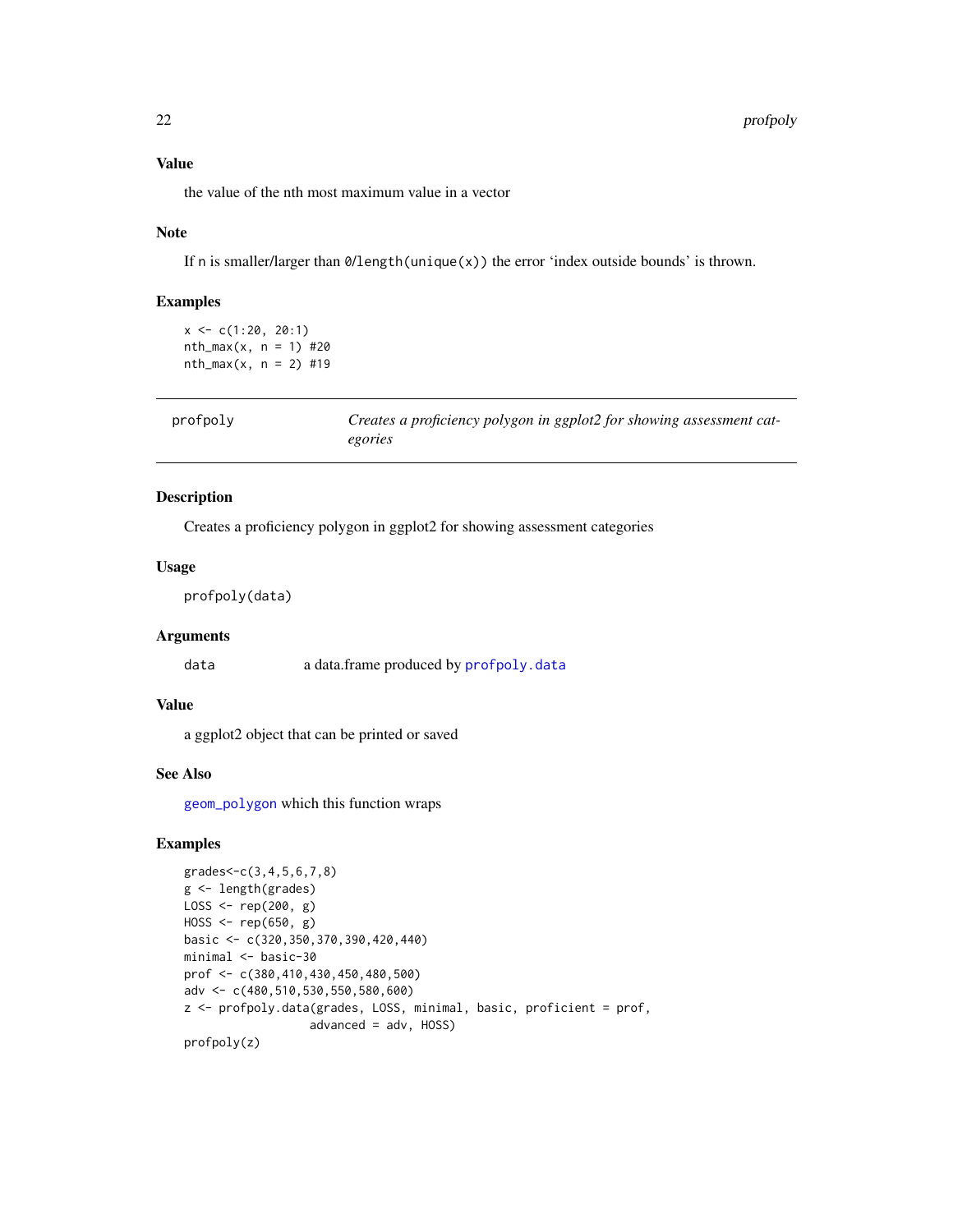<span id="page-22-1"></span><span id="page-22-0"></span>profpoly.data *Creates a data frame suitable for building custom polygon layers in ggplot2 objects*

### Description

Creates a data frame suitable for building custom polygon layers in ggplot2 objects

#### Usage

profpoly.data(grades, LOSS, minimal, basic, proficient, advanced, HOSS)

### Arguments

| grades      | a vector of tested grades in sequential order                              |
|-------------|----------------------------------------------------------------------------|
| <b>LOSS</b> | is a vector of the lowest obtainable scale score on an assessment by grade |
| minimal     | is a vector of the floor of the minimal assessment category by grade       |
| basic       | is a vector of the floor of the basic assessment category by grade         |
| proficient  | is a vector of the floor of the proficient assessment category by grade    |
| advanced    | is a vector of the floor of the advanced assessment category by grade      |
| <b>HOSS</b> | is a vector of the highest obtainable scale score by grade                 |

#### Value

a dataframe for adding a polygon to layers in other ggplot2 plots

## See Also

[geom\\_polygon](#page-0-0) which this function assists

```
grades<-c(3,4,5,6,7,8)
g<-length(grades)
LOSS<-rep(200,6)
HOSS<-rep(650,6)
basic<-c(320,350,370,390,420,440)
minimal<-basic-30
prof<-c(380,410,430,450,480,500)
adv<-c(480,510,530,550,580,600)
z<-profpoly.data(grades,LOSS,minimal,basic,
               proficient = prof,advanced = adv, HOSS)
```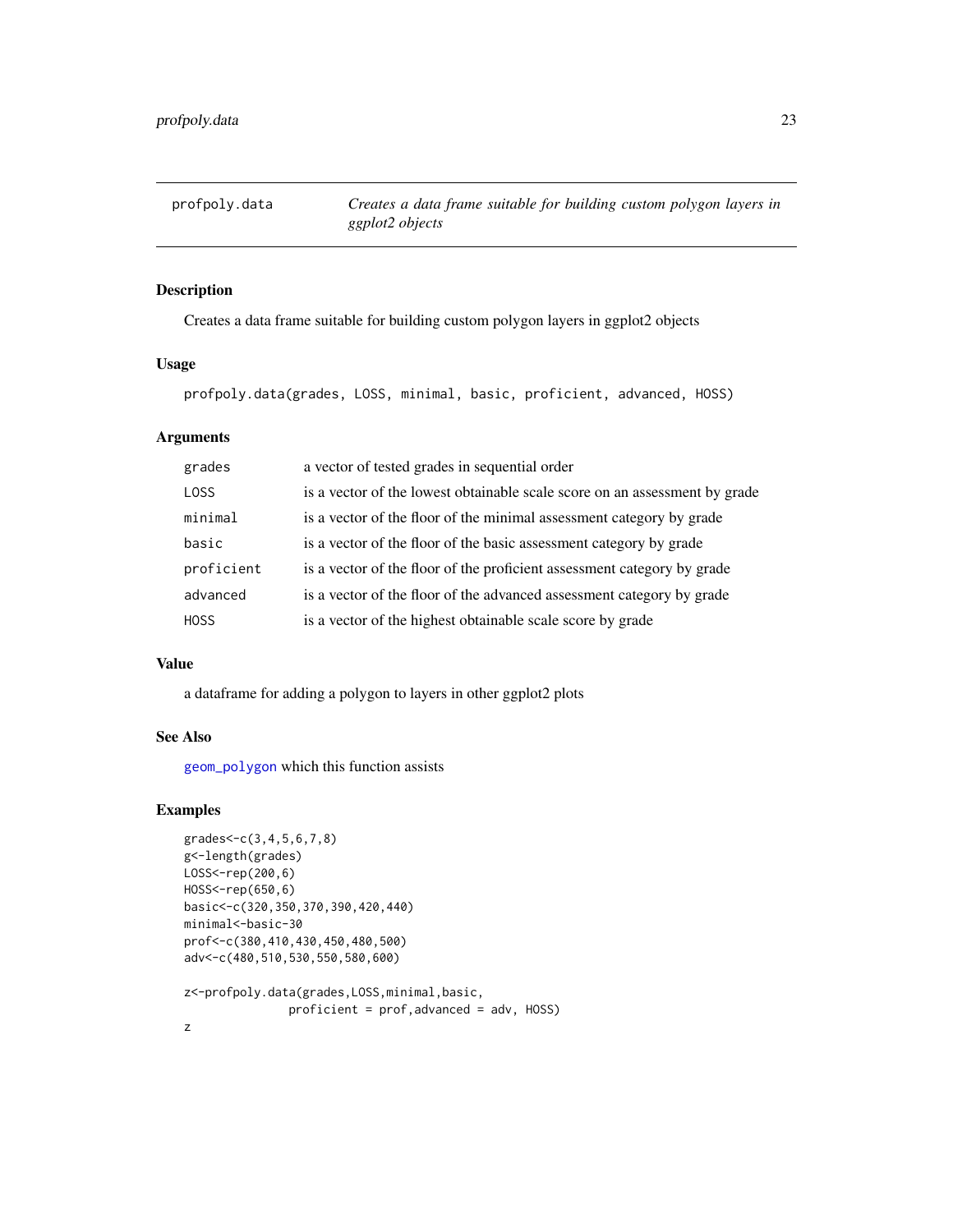<span id="page-23-0"></span>

Redacted education data files often have a "\*" character. When importing into R this is a problem, which this function solves in a simple step by replacing "\*" with NA, and then converting the vector to numeric.

### Usage

remove\_char(x, char)

#### Arguments

| $\mathsf{x}$ | a vector of data that should be numeric but contains characters indicating redac-<br>tion forcing R to read it as character |
|--------------|-----------------------------------------------------------------------------------------------------------------------------|
| char         | the character string that should be removed from the vector.                                                                |

### Value

Returns a vector of the same length as the input vector that is numeric with NAs in place of the character.

### Note

Future versions could be modified to accommodate other indicators of redacted data.

### Author(s)

Jared E. Knowles

```
a <- c(1, 5, 3, 6, "*", 2, 5, "*", "*")
b <- remove_char(a, "*")
as.numeric(b)
```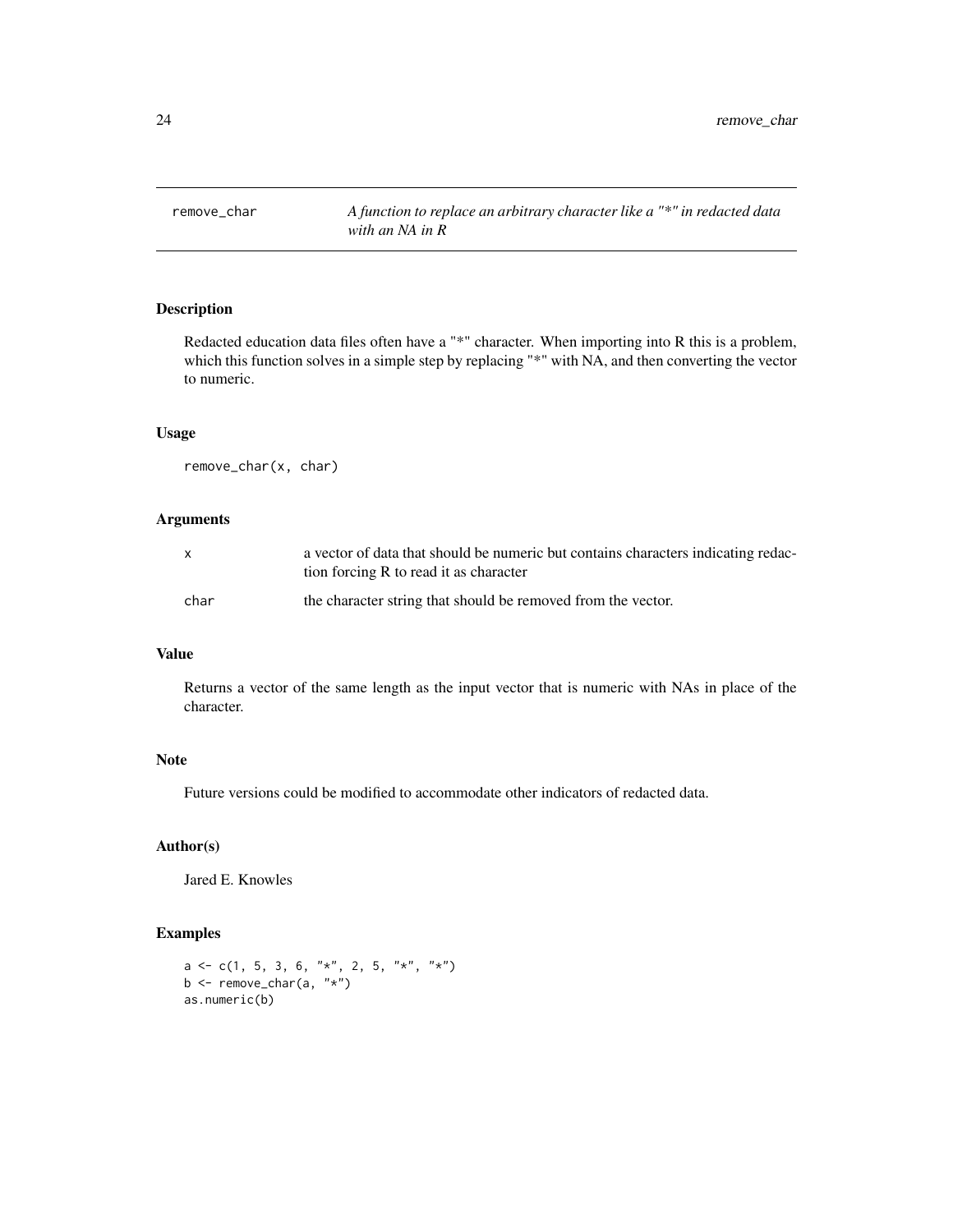<span id="page-24-0"></span>

This function calculates whether or not a student has repeated a grade. It returns a data. frame with the student ID and a character vector with Y representing they repeated the grade and N that they had not.

### Usage

```
retained_calc(df, sid = "sid", grade = "grade", grade_val = 9)
```
### Arguments

| df        | a data.frame containing minimally a student identifier and their grade.                                               |
|-----------|-----------------------------------------------------------------------------------------------------------------------|
| sid       | a character that indicates the name of the student id attribute in df. The default<br>value is sid.                   |
| grade     | a character that indicates the name of the student grade attribute in df. The<br>default value is grade.              |
| grade_val | a numeric vector that contains the value of the grade that is being checked for<br>retention. The default value is 9. |

### Value

a data.frame

### Author(s)

Jason P. Becker

```
x <- data.frame(sid = c(101, 101, 102, 103, 103, 103, 104),
               grade = c(9, 10, 9, 9, 9, 10, 10))
retained_calc(x)
```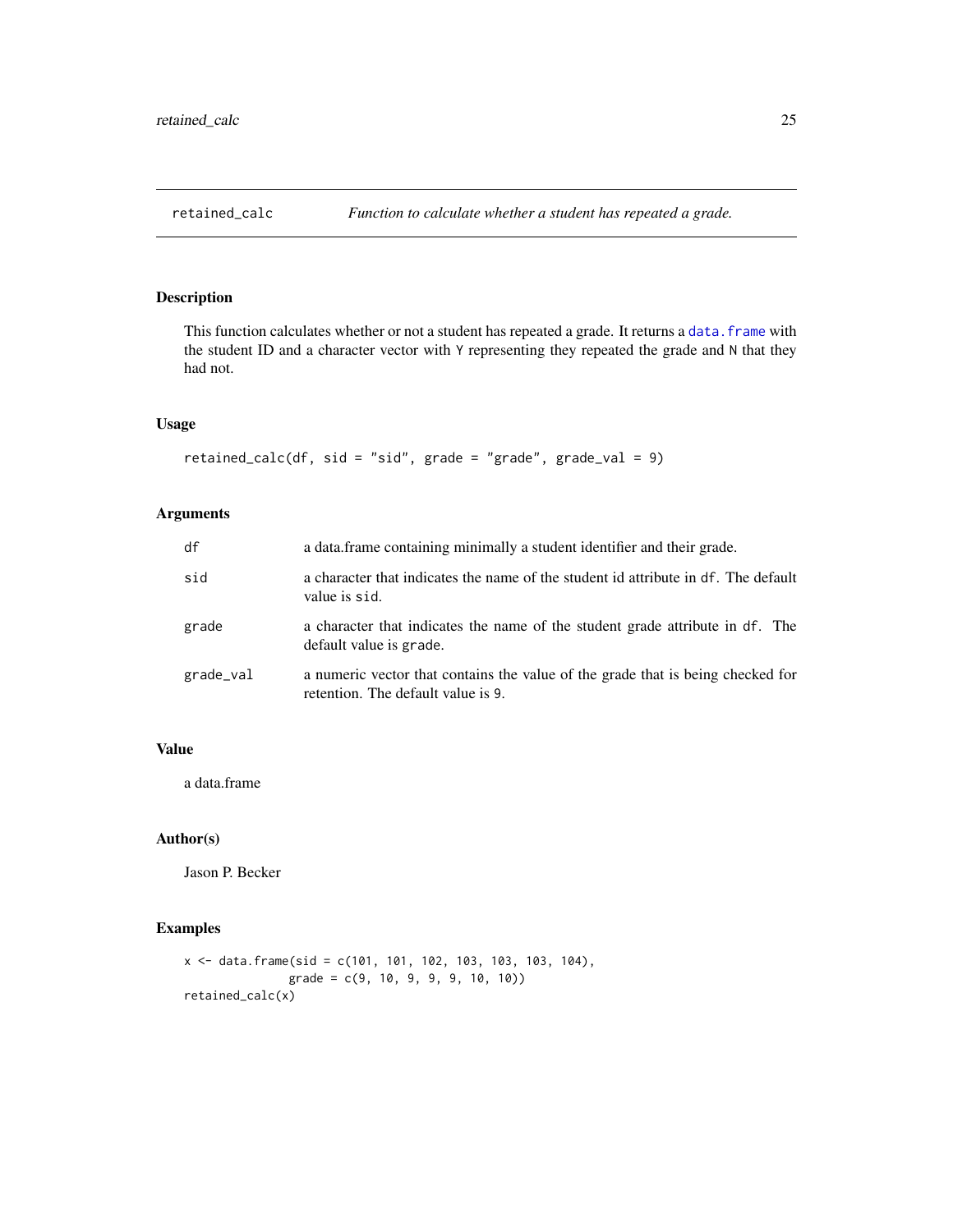<span id="page-25-0"></span>

This function mimics the functionality of the mode function in Stata. It does this by calculating the modal category of a vector and replacing tied categories with a "."to represent a single mode does not exist.

#### Usage

```
statamode(x, method = c("last", "stata", "sample"))
```
#### Arguments

| X      | a vector, missing values are allowed                                                                                                                                                                                                                                                                                                                 |
|--------|------------------------------------------------------------------------------------------------------------------------------------------------------------------------------------------------------------------------------------------------------------------------------------------------------------------------------------------------------|
| method | a character vector of length 1 specifying the way to break ties in cases where<br>more than one mode exists; either "stata", "sample", or "last". "stata" provides a<br>"." if more than one mode exists. "sample" randomly samples from among the<br>tied values for a single mode. "last" takes the final modal category appearing in<br>the data. |
|        |                                                                                                                                                                                                                                                                                                                                                      |

### Details

Specifying method="stata" will result in ties for the mode being replaced with a "." character. Specifying "sample" will result in the function randomly sampling among the tied values and picking a single value. Finally, specifying "last" will result in the function picking the value that appears last in the original x vector. The default behavior is stata.

### Value

The modal value of a vector if a unique mode exists, else output determined by method

### Author(s)

Jared E. Knowles

#### See Also

[table](#page-0-0) which this function uses

```
a <- c(month.name, month.name)
statamode(a, method="stata") # returns "." to show no unique mode; useful for ddply
statamode(a ,method="sample") # randomly pick one
a <- c(LETTERS, "A" , "A")
statamode(a)
```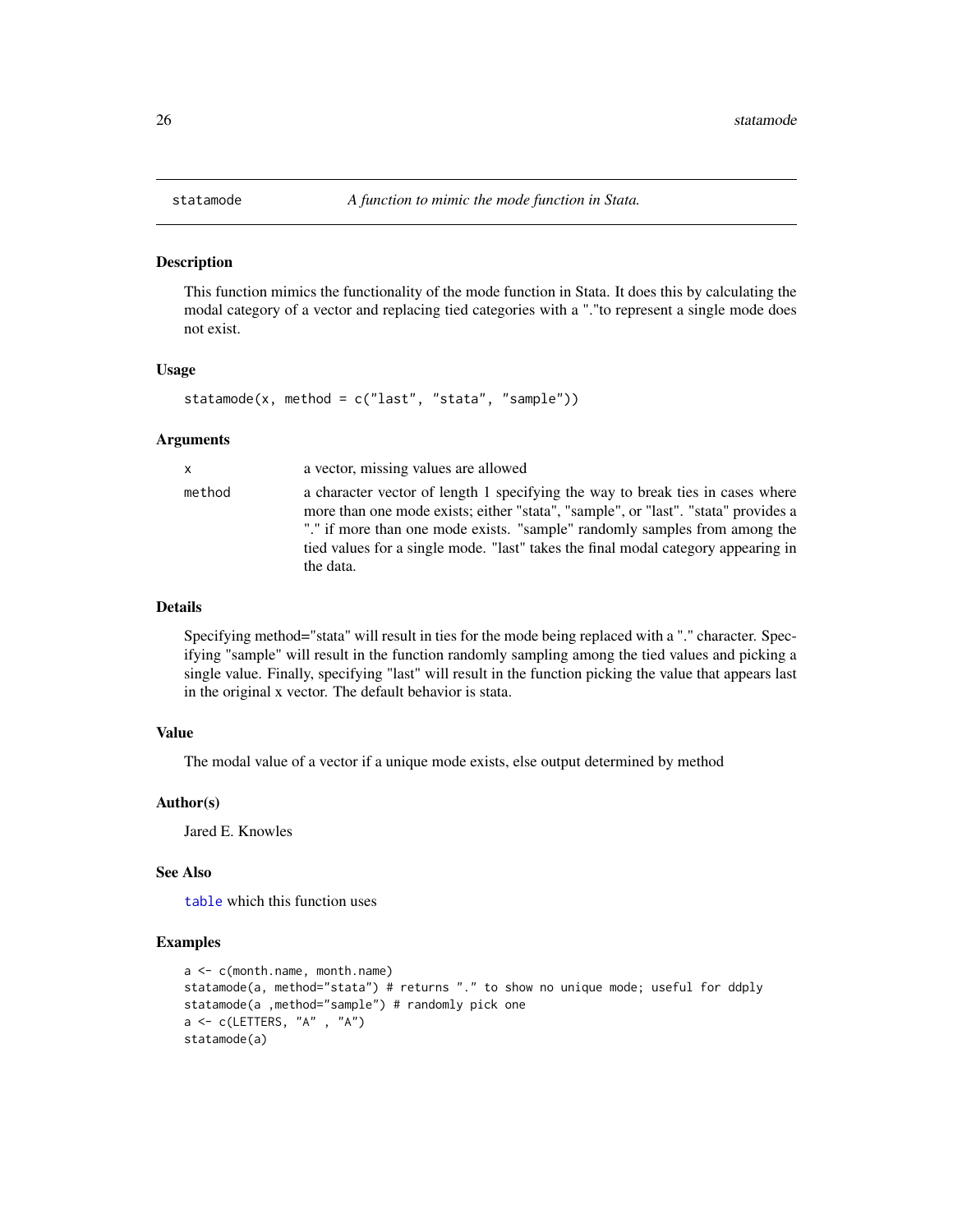<span id="page-26-0"></span>

A synthetic dataset of student attributes from the Strategic Data Project which includes records with errors to practice data cleaning and implementing business rules for consistency in data.

#### Usage

stuatt

### Format

A data frame with 87534 observations on the following 9 variables.

sid a numeric vector of the unique student ID

school\_year a numeric vector of the school year

male a numeric vector indicating  $1 =$  male

race\_ethnicity a factor with levels A B H M/O W

birth\_date a numeric vector of the student birthdate

first\_9th\_school\_year\_reported a numeric vector of the first year a student is reported in 9th grade

hs\_diploma a numeric vector

hs\_diploma\_type a factor with levels Alternative Diploma College Prep Diploma Standard Diploma

hs\_diploma\_date a factor with levels 12/2/2008 12/21/2008 4/14/2008 4/18/2008 ...

### Details

This is the non-clean version of the data to allow for implementing business rules to clean data.

#### Source

Available from the Strategic Data Project online at <http://sdp.cepr.harvard.edu/toolkit-effective-data-use>

#### **References**

Visit the Strategic Data Project online at: <http://sdp.cepr.harvard.edu/>

#### Examples

data(stuatt) head(stuatt)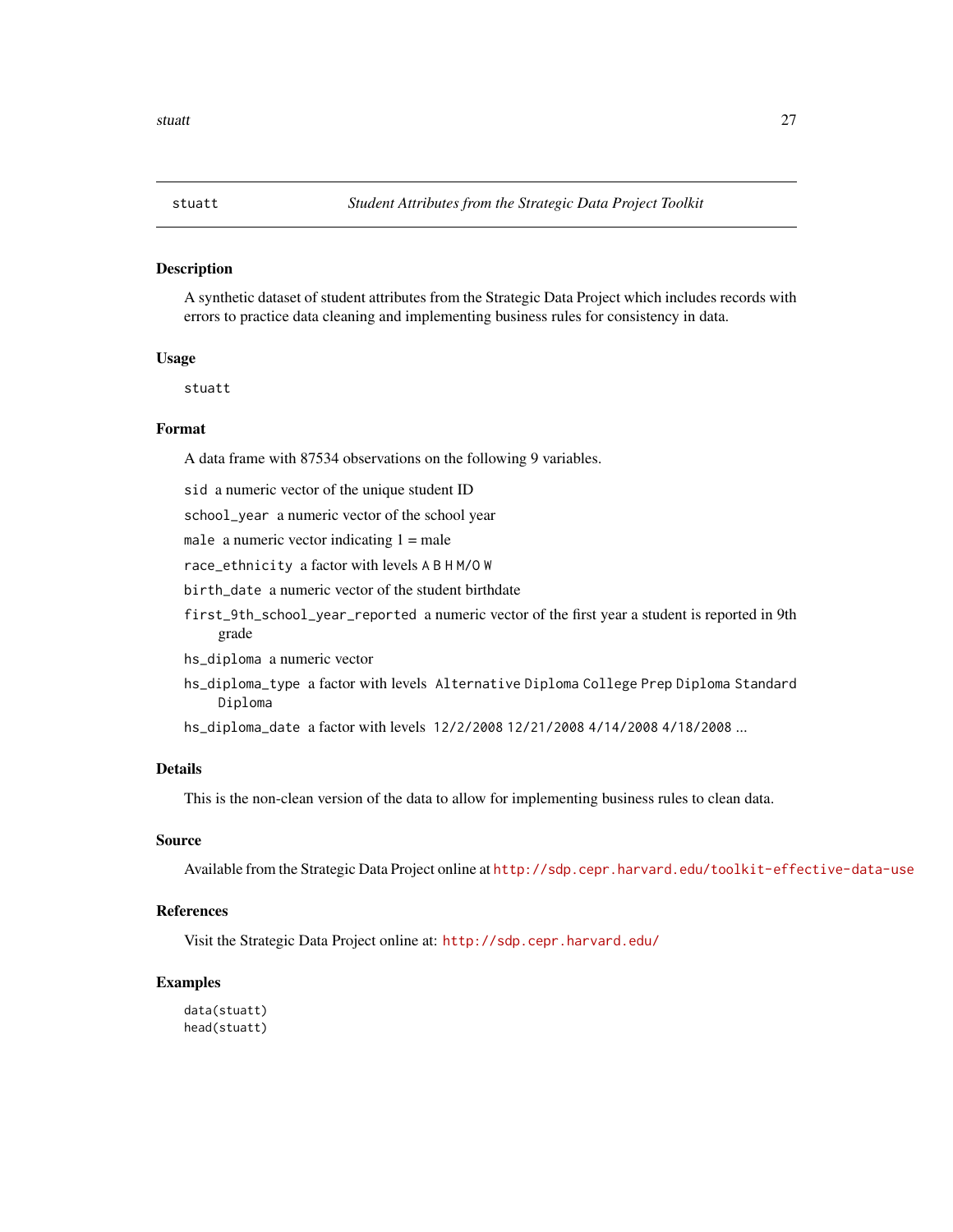<span id="page-27-0"></span>A small dataset of synthetic data on K-12 students with 2700 observations. 1200 individual students are represented, nested within 4 districts and 2 schools.

#### Usage

stulevel

### Format

A data frame with 2700 observations on the following 32 variables.

X a numeric vector school a numeric vector stuid a numeric vector grade a numeric vector schid a numeric vector dist a numeric vector white a numeric vector black a numeric vector hisp a numeric vector indian a numeric vector asian a numeric vector econ a numeric vector female a numeric vector ell a numeric vector disab a numeric vector sch\_fay a numeric vector dist\_fay a numeric vector luck a numeric vector ability a numeric vector measerr a numeric vector teachq a numeric vector year a numeric vector attday a numeric vector schoolscore a numeric vector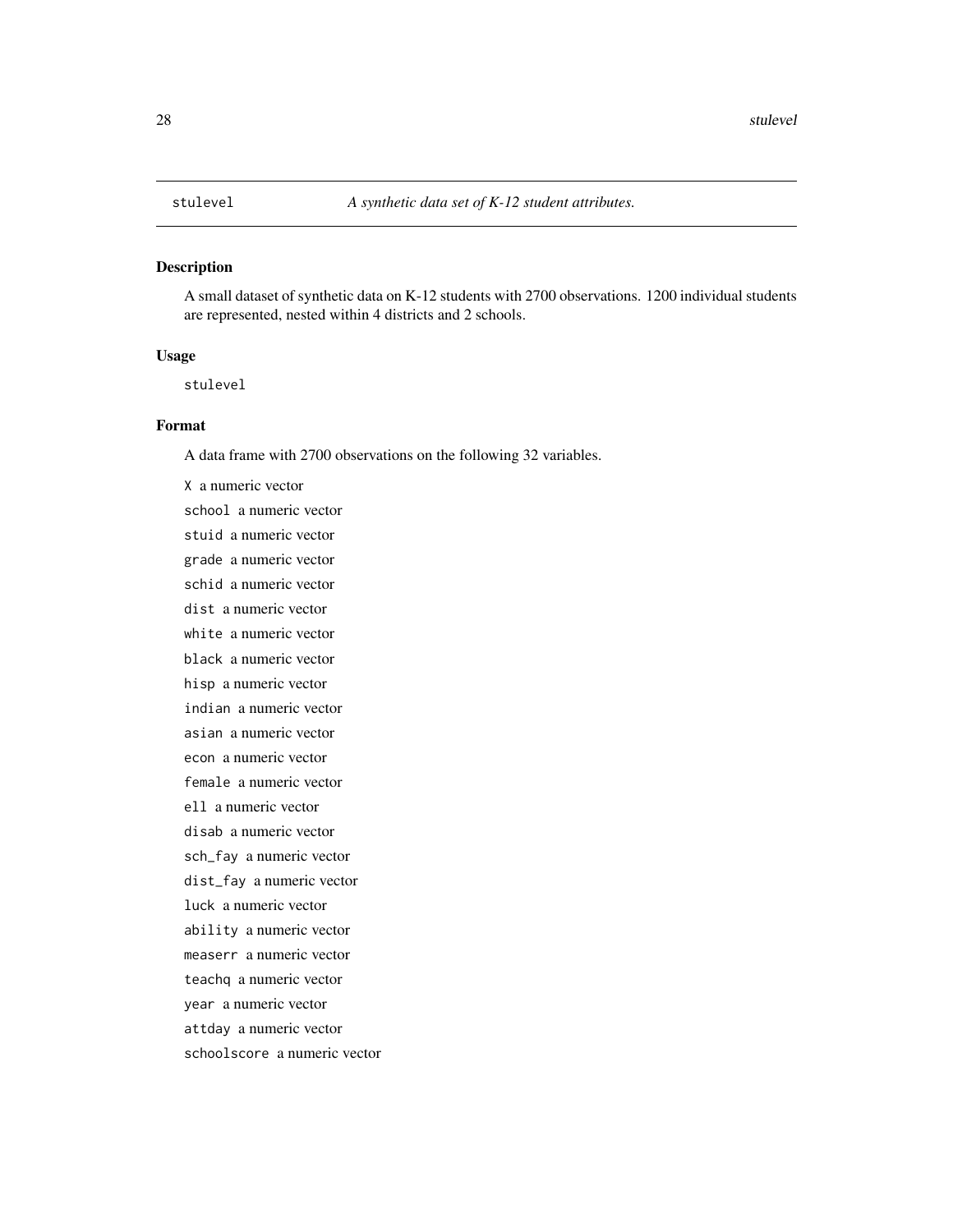### <span id="page-28-0"></span>theme\_dpi 29

district a numeric vector schoolhigh a numeric vector schoolavg a numeric vector schoollow a numeric vector readSS a numeric vector mathSS a numeric vector proflvl a factor with levels advanced basic below basic proficient race a factor with levels A B H I W

### Details

This data is synthetically generated to reflect student test scores and demographic attributes.

#### Source

The script to generate this synthetic dataset can be found and modified at [https://github.com/](https://github.com/jknowles/r_tutorial_ed) [jknowles/r\\_tutorial\\_ed](https://github.com/jknowles/r_tutorial_ed)

#### Examples

data(stulevel) head(stulevel)

| theme_dpi | a deprecated ggplot2 theme developed for PDF and PNG for use at |
|-----------|-----------------------------------------------------------------|
|           | the Wisconsin Department of Public Instruction                  |

### Description

This is a custom ggplot2 theme developed for the Wisconsin Department of Public Instruction. This function is now deprecated.

### Usage

```
theme_dpi(base_size = 16, base_family = "")
```
### Arguments

| base_size   | numeric, specify the font size as a numeric value, default is 16 |
|-------------|------------------------------------------------------------------|
| base_family | character, specify the font family, this value is optional       |

### Details

All values are optional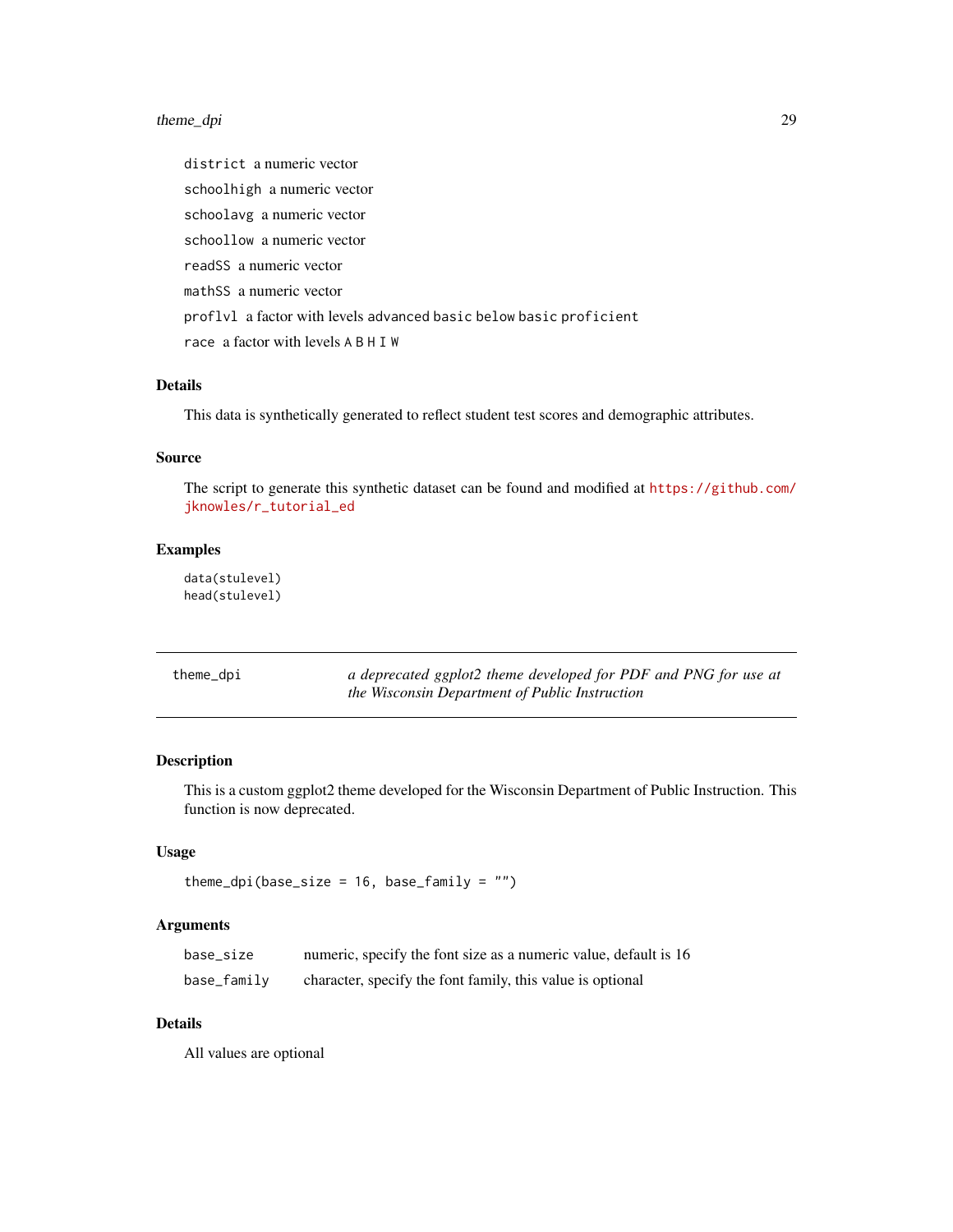### <span id="page-29-0"></span>Value

A theme object which is a list of attributes applied to a ggplot2 object.

#### Author(s)

Jared E. Knowles

### Source

For more information see https://github.com/hadley/ggplot2/wiki/Themes

### See Also

his uses [unit](#page-0-0) from the grid package extensively. See also [theme\\_bw](#page-0-0) from the ggplot2 package.

theme\_dpi\_map *a deprecated ggplot2 theme developed for PDF or SVG maps*

### Description

This is a deprecated ggplot2 theme developed for the Wisconsin Department of Public Instruction for making PDF maps

### Usage

theme\_dpi\_map(base\_size =  $14$ , base\_family = "")

### Arguments

| base_size   | numeric, specify the font size, default is 14              |
|-------------|------------------------------------------------------------|
| base_family | character, specify the font family, this value is optional |

#### Details

All values are optional

### Value

A theme object which is a list of attributes applied to a ggplot2 object.

#### Author(s)

Jared E. Knowles

### Source

For more information see https://github.com/hadley/ggplot2/wiki/Themes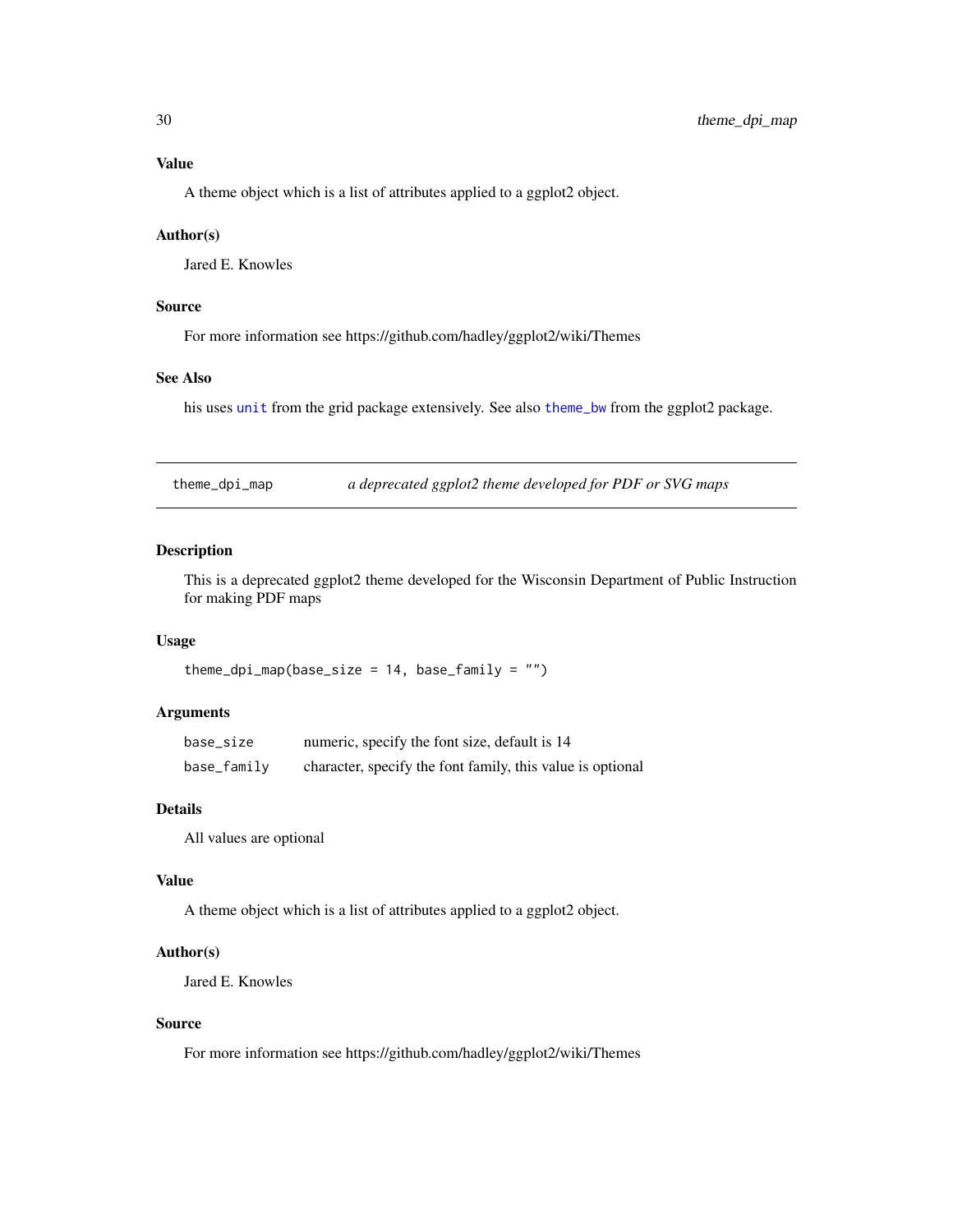### <span id="page-30-0"></span>See Also

his uses [unit](#page-0-0) from the grid package extensively. See also [theme\\_bw](#page-0-0) from the ggplot2 package.

theme\_dpi\_map2 *an alternate deprecated ggplot2 theme developed for PDF or SVG maps*

### Description

This is a deprecated ggplot2 theme developed for the Wisconsin Department of Public Instruction for making PDF maps

### Usage

theme\_dpi\_map2(base\_size =  $14$ , base\_family = "")

### Arguments

| base_size   | numeric, specify the font size, default is 14              |
|-------------|------------------------------------------------------------|
| base_family | character, specify the font family, this value is optional |

#### Details

All values are optional

### Value

A theme object which is a list of attributes applied to a ggplot2 object.

### Author(s)

Jared E. Knowles

### Source

For more information see https://github.com/hadley/ggplot2/wiki/Themes

#### See Also

his uses [unit](#page-0-0) from the grid package extensively. See also [theme\\_bw](#page-0-0) from the ggplot2 package.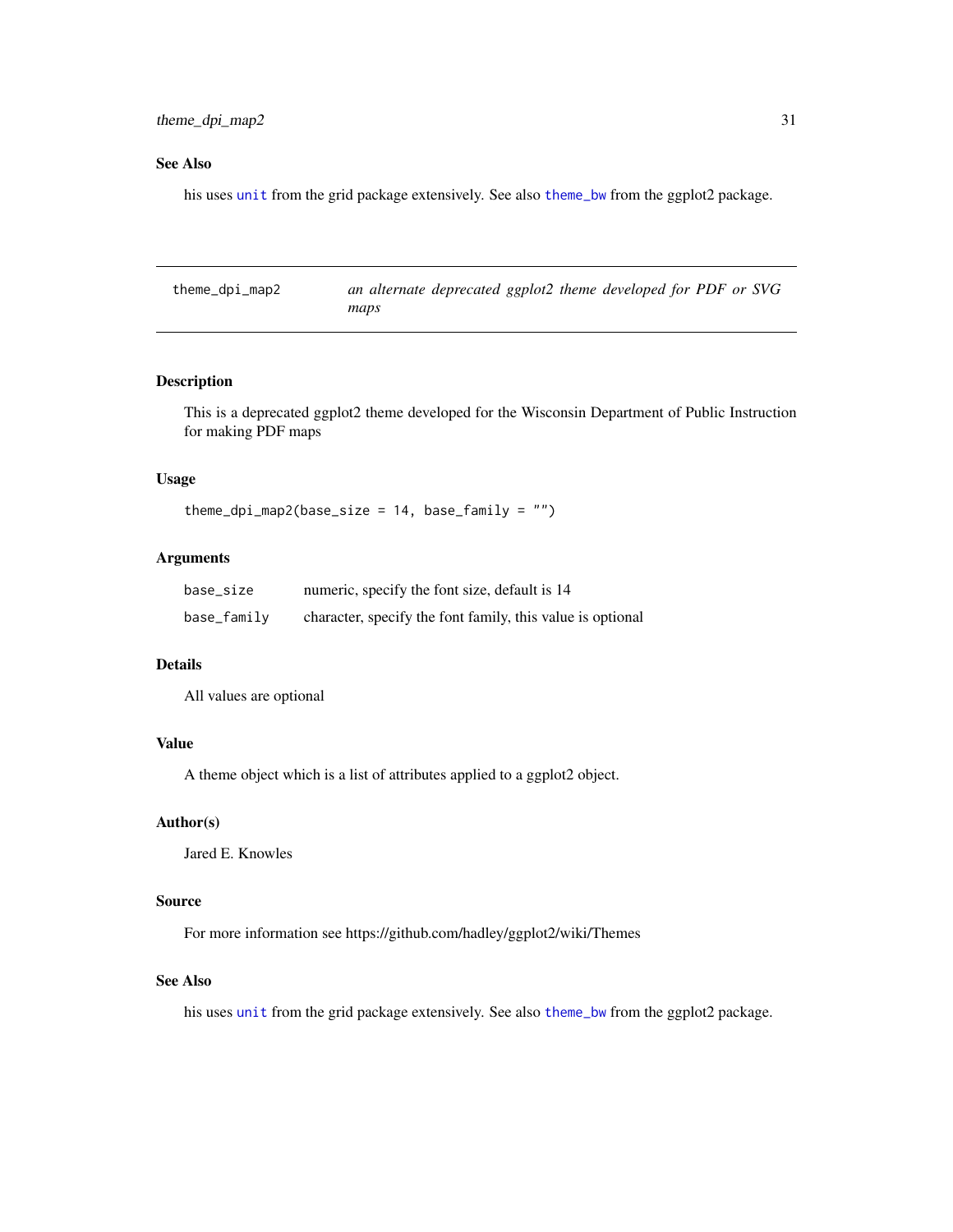<span id="page-31-0"></span>theme\_dpi\_mapPNG *an deprecated ggplot2 theme developed for PNG or JPG maps*

### Description

This is a deprecated ggplot2 theme developed for the Wisconsin Department of Public Instruction for making PNG or JPG maps

### Usage

```
theme_dpi_mapPNG(base_size = 18, base_family = "")
```
### Arguments

| base_size   | numeric, specify the font size, default is 18              |
|-------------|------------------------------------------------------------|
| base_family | character, specify the font family, this value is optional |

### Details

All values are optional

### Value

A theme object which is a list of attributes applied to a ggplot2 object.

### Author(s)

Jared E. Knowles

#### Source

For more information see https://github.com/hadley/ggplot2/wiki/Themes

### See Also

his uses [unit](#page-0-0) from the grid package extensively. See also [theme\\_bw](#page-0-0) from the ggplot2 package.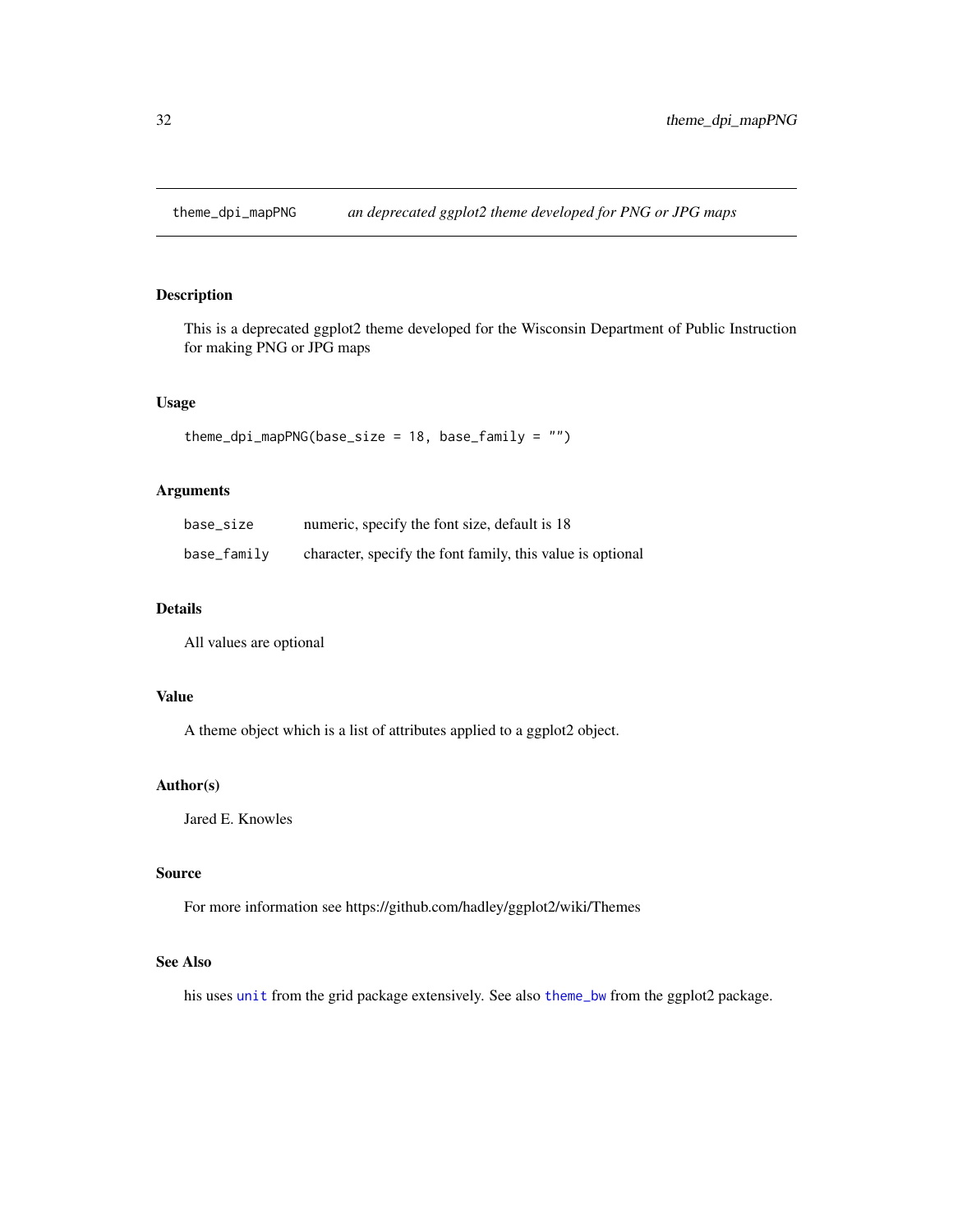<span id="page-32-0"></span>thresh *A function to return the maximum percentage of the cumulative sum represented by a subset of the vector*

#### Description

Returns the proportion of the cumulative sum represented by the number of elements in the vector a user specifies. This allows the user to identify the maximum proportion of the total that only X number of elements may represent in the vector.

#### Usage

thresh(x, cutoff, na.rm = TRUE)

#### Arguments

| x      | a numeric vector, missing values are allowed |
|--------|----------------------------------------------|
| cutoff | numeric, the number of elements to look at   |
| na.rm  | logical, should missing values be excluded?  |

#### Details

Calculates the proportion of a numeric vector reached after sorting the vector in ascending order and stopping at the specified count

#### Value

A numeric proportion

### Author(s)

Jared E. Knowles

### See Also

[cutoff](#page-6-1) which this function is related to

```
# for vector
a <- rnorm(100, mean=6, sd=1)
thresh(a, 8) #return minimum number of elements to account 70 percent of total
```